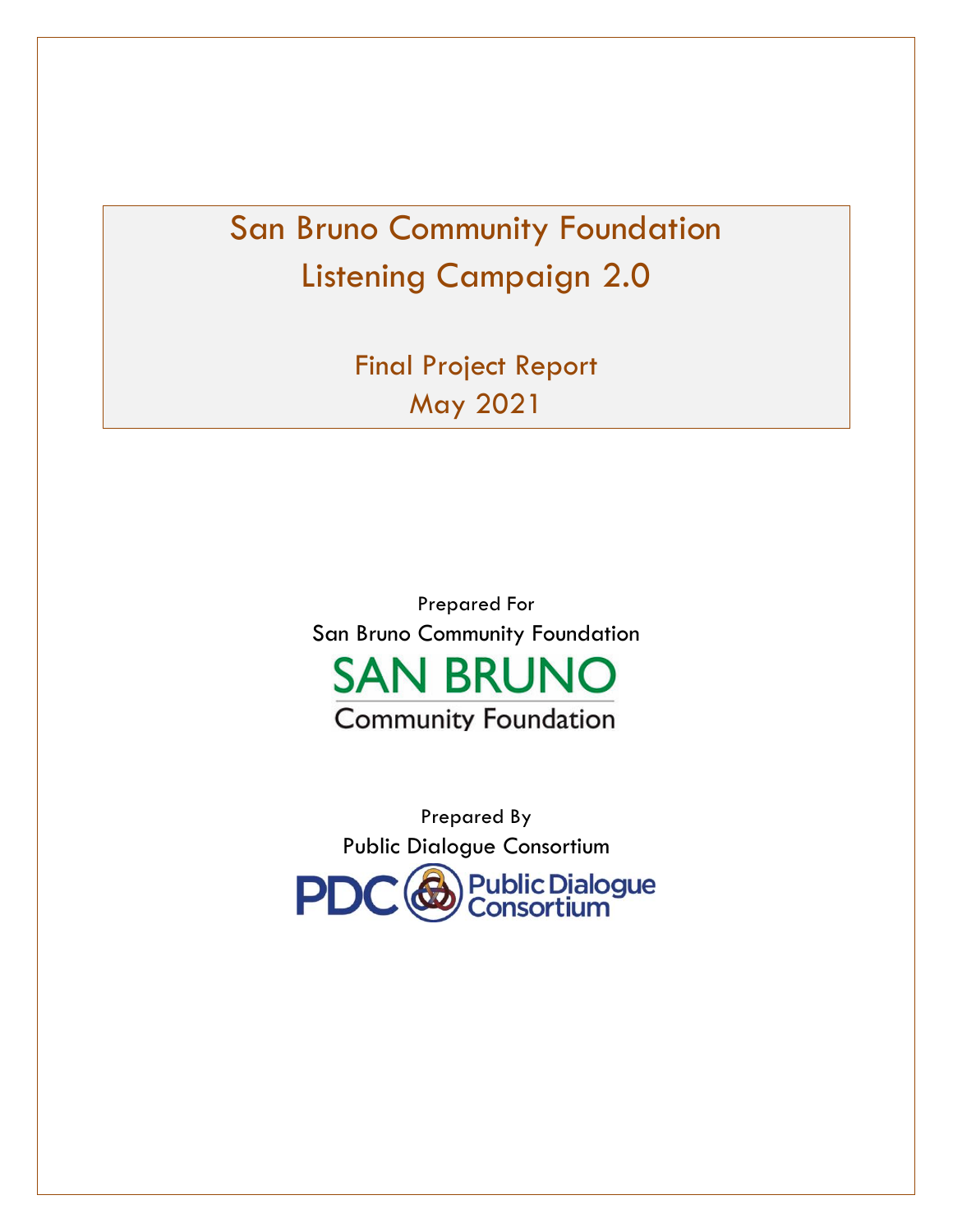## **Table of Contents**

| $\mathbf{L}$ |  |
|--------------|--|
|              |  |
|              |  |
|              |  |
|              |  |
|              |  |
|              |  |
| Ш.           |  |
|              |  |
|              |  |
|              |  |
|              |  |
|              |  |
|              |  |
| III.         |  |
|              |  |
|              |  |
|              |  |
|              |  |
| IV.          |  |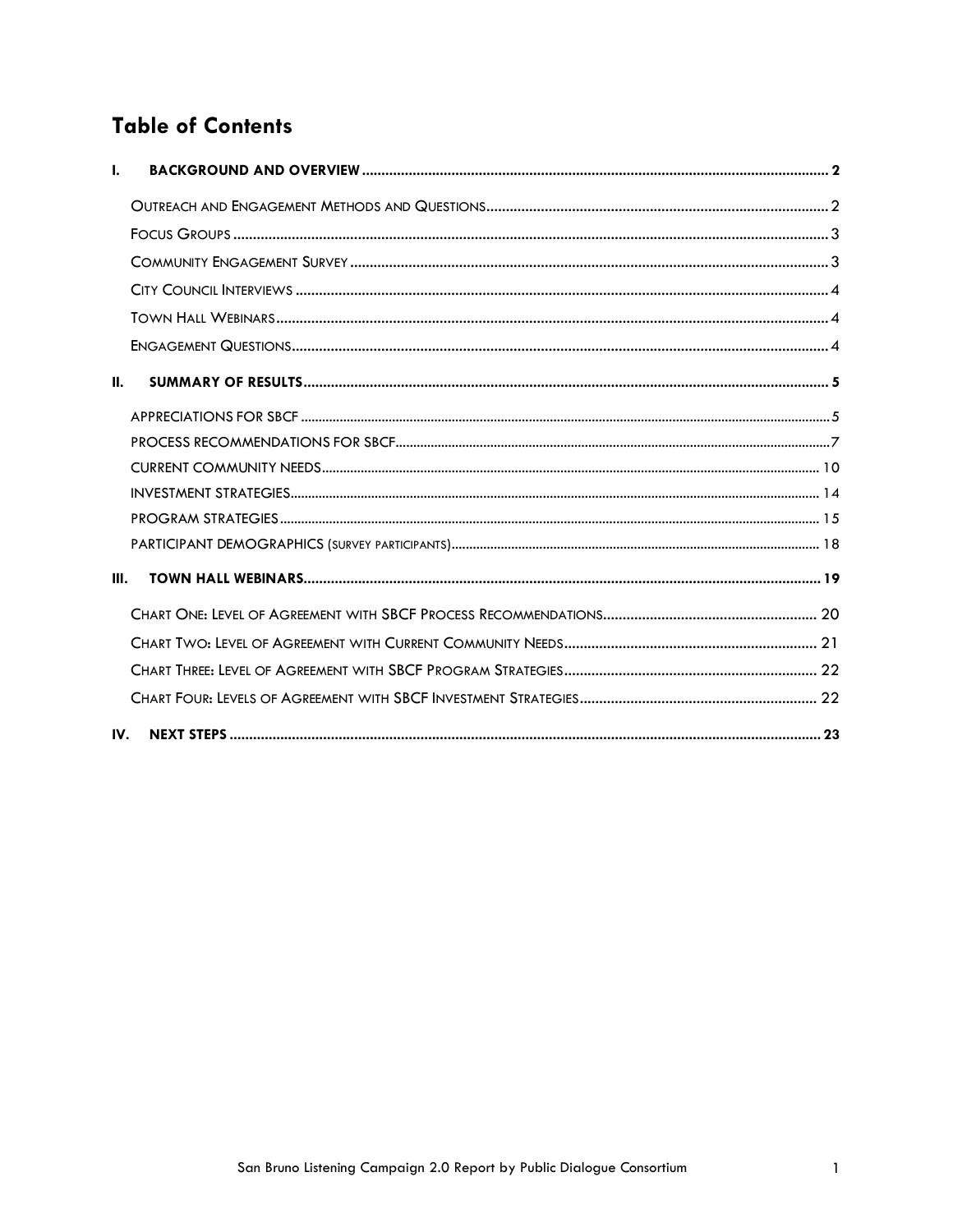## <span id="page-2-0"></span>I. Background and Overview

The San Bruno Community Foundation (SBCF), along with Public Dialogue Consortium (PDC), conducted a Community Listening Campaign 2.0 from February to April 2021. The purpose of the Campaign was to elicit the community's perception of community needs and to inform the next phase SBCF's funding priorities and strategies. This effort was modeled on SBCF's first Listening Campaign, which was conducted in 2015 to hear the community's ideas regarding community needs and ways to allocate the original \$70 million dollars in restitution funds from PG&E to meet those needs. Results from that community engagement project have guided SBCF's investment and program strategies over the past six years. Listening Campaign 2.0 was undertaken to enable community members to help shape the funding priorities and program and investment strategies for the next phase of SBCF's work.

This report details the deep appreciation Listening Campaign 2.0 participants expressed for the work of SBCF. There was a clear consensus that the Foundation has provided broad support for the entire community, resulting in community benefits that are impactful and wide-reaching. This report also details the range of current community needs that participants identified as important to the community of San Bruno. Some priorities highlight long-term needs in San Bruno (e.g. downtown San Bruno upgrades and infrastructure), while others are more recent, a product of the negative impacts from COVID (e.g. student learning gaps in the schools, assistance for small businesses). In addition to community needs, participants also identified process recommendations for SBCF to consider (e.g. broaden outreach and engagement to increase visibility and awareness of the Foundation).

This report provides a description of the community engagement and outreach methods used and the interview and survey questions asked. The results section provides a comprehensive summary of what community members appreciate about SBCF, along with the process recommendations, community needs, and program and investment strategies that were identified. Participant demographics are also included.

## <span id="page-2-1"></span>Outreach and Engagement Methods and Questions

Due to the COVID-19 pandemic and the ongoing need for social distancing into Spring 2021, Listening Campaign 2.0 utilized strategies to engage community members virtually, to work with community partners to enhance the reach of engagement activities into the San Bruno community, and also to conduct outreach via food distribution programs, schools, churches, and commercial centers in San Bruno.

Approximately 550 San Bruno community members participated in the Listening Campaign. The outreach strategy and engagement methods included:

- Community-wide postcard mailed to all San Bruno residential and commercial addresses to announce the Listening Campaign activities
- Seven Key Partner focus groups (70 participants)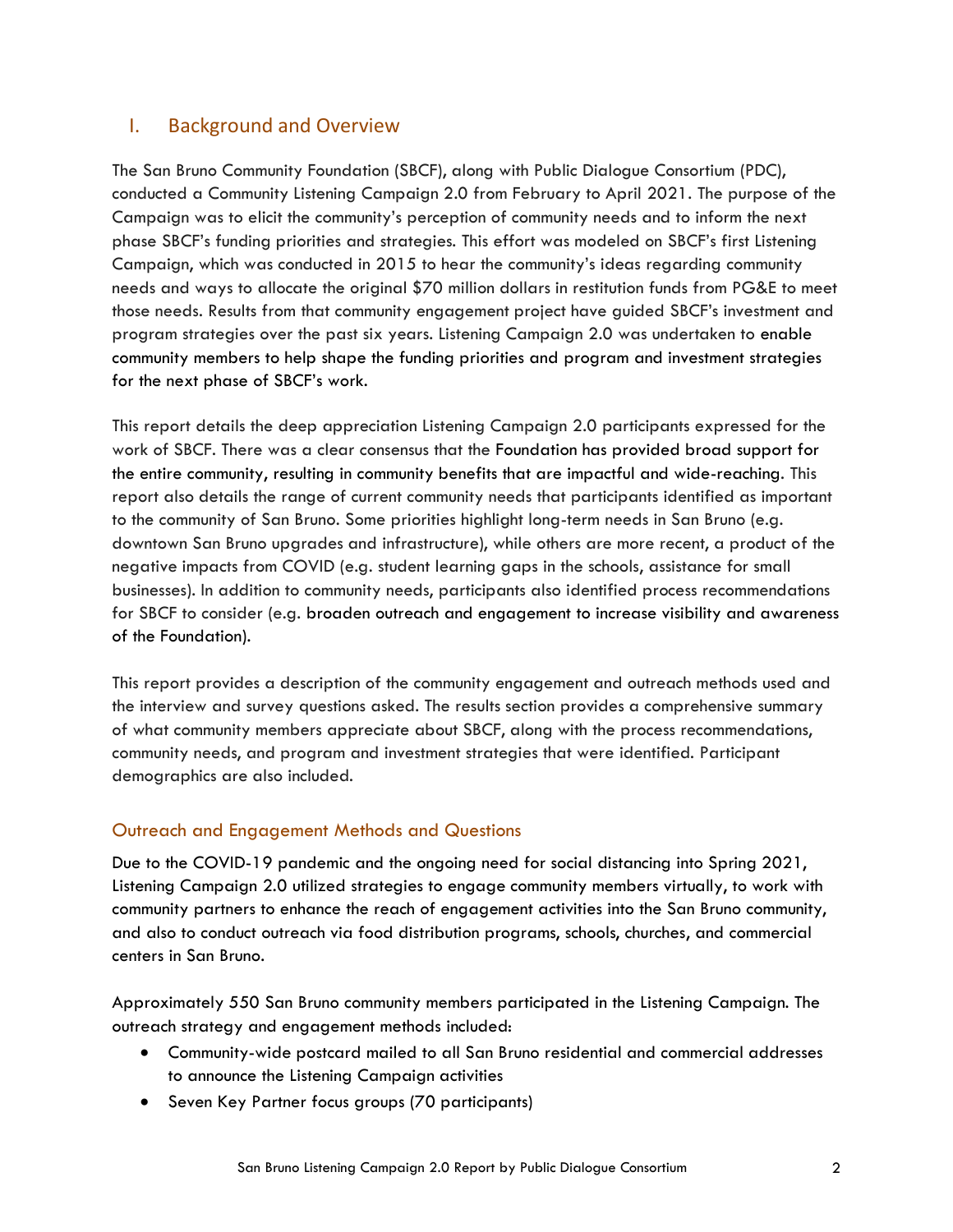- o Conducted virtually via Zoom
- o Included one teen/young adult focus group
- o Included one Spanish language focus group
- Community Engagement Survey (374 participants)
	- o Online
	- o Paper surveys distributed in person at food distribution centers, through senior meal delivery programs, and upon request
- City Council Interviews (5)
	- o One-on-one interviews with each of the five Council members.
- Two Town Hall Webinars (100 participants)

A concerted effort was made to engage the diverse demographics of San Bruno. To assist with this outreach effort, two Spanish-speaking college freshmen who are current recipients of Crestmoor Scholarships awarded by the Foundation were recruited and given temporary paid internship positions with PDC to assist with outreach and engagement of those who tend to be underrepresented in community engagement processes. Community partners and others also assisted with outreach to Spanish speakers and members of the Pacific Islander community in particular. The survey, program highlights video, and other project materials were translated to Spanish.

#### <span id="page-3-0"></span>Focus Groups

During March of 2021, a broad cross-section of the San Bruno community, including representatives of City boards and commissions, community organizations, various demographic groups, and other community stakeholders, were invited to participate in a series of seven virtual focus groups to describe what they thought about the work of the Foundation, recommendations for going forward, priorities and needs for the San Bruno community, as well as investment recommendations for the remainder of the funds. The topics discussed in the focus groups mirrored the questions asked in the community engagement survey. Seventy community members participated in the seven focus groups.

One of the seven focus groups, organized in partnership with Capuchino High School, was targeted to youth. Another focus group was held for Spanish-speaking community members.

#### <span id="page-3-1"></span>Community Engagement Survey

Key partners, schools, community organizations, churches, and food distribution centers assisted with circulating the project survey and website links to constituents and members. A total of 374 community members, almost all currently living in San Bruno, participated in the survey between February 22 - April 1, 2021. While the majority of the surveys were completed online, some were submitted in paper format, and the college student interns conducted 63 in-person surveys at various locations in San Bruno. Most of these respondents were teens and young adults, and members of the Latinx community.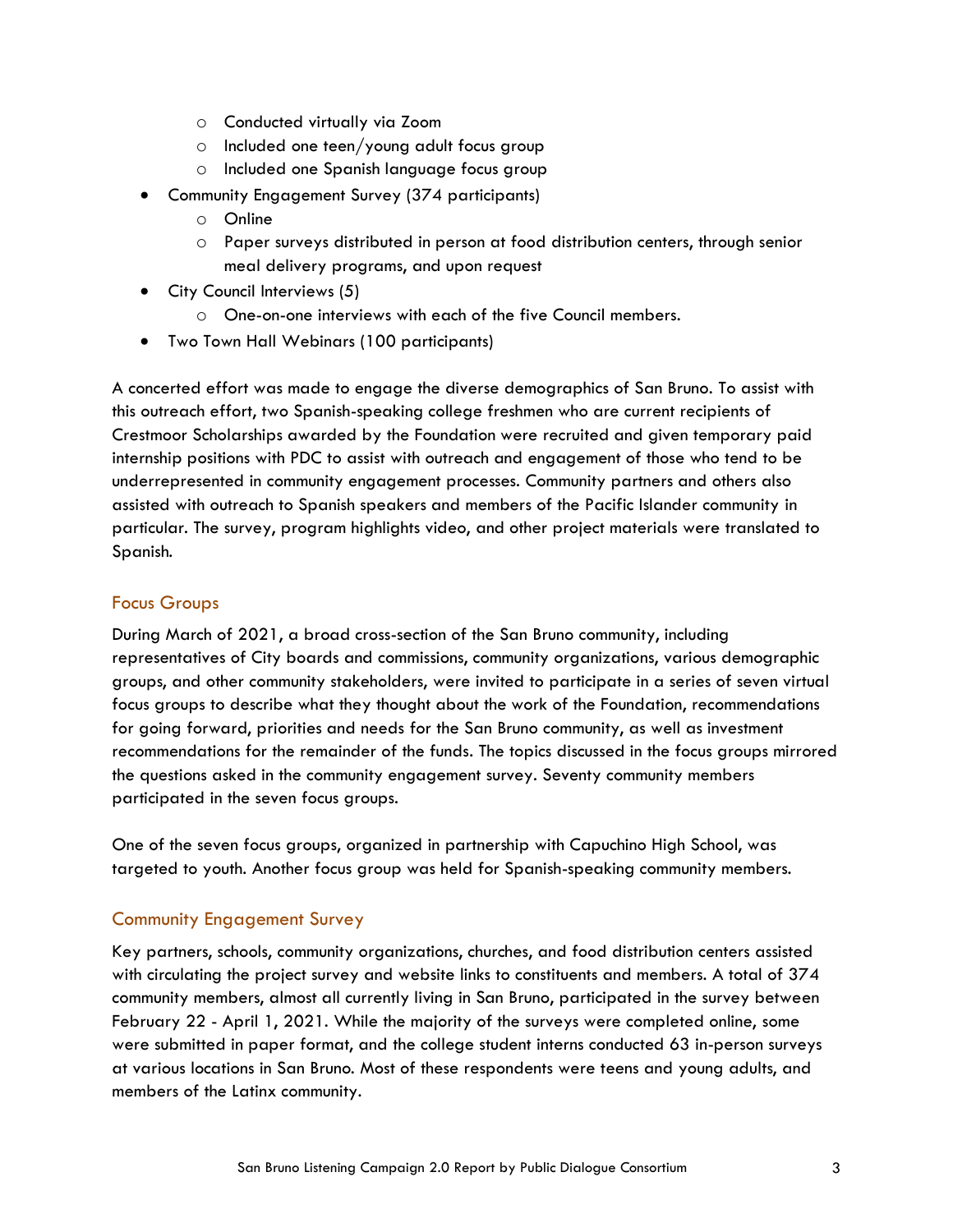### <span id="page-4-0"></span>City Council Interviews

One-on-one interviews were conducted with Mayor Rico Medina, Vice Mayor Marty Medina and Councilmembers Tom Hamilton, Linda Mason, and Michael Salazar between February 26 – March 10, 2021.

## <span id="page-4-1"></span>Town Hall Webinars

Two Town Hall Webinars were conducted following the focus group dialogues and the community engagement survey. These meetings were open to the entire San Bruno community and were streamed live on the SBCF Facebook page. A total of 84 community members participated via zoom, while another 15 or so participated via Facebook live. The format consisted of three segments: (1) background on SBCF and the Listening Campaign 2.0 engagement project, (2) the results of the focus group dialogues and the engagement survey, and (3) an assessment of the results and recommendations using an online webinar poll where results were tabulated and communicated to the participants in "real time."

#### <span id="page-4-2"></span>Engagement Questions

The same questions were used for the focus groups, survey, and City Council interviews. All questions were open-ended. This format enabled community members to express their views and preferences in their own words. Utilizing the same questions across the different engagement methods also enabled the consulting team to analyze and summarize responses into a unified set of results.

The following questions were asked:

- 1. What do you think about the work the SBCF has done?
- 2. What has SBCF done well?
- 3. What, if anything could SBCF improve?
- 4. What do you see as the most critical community needs in San Bruno at this time?
- 5. Should the remaining funds be spent in the short term, or should the funds be treated as an endowment, with investment income fueling the work of the SBCF over the long term?
- 6. Why? What are the advantages and/or disadvantages of your preference?
- *7.* Rank your future program priorities from 1-3:
	- Crestmoor Scholarship Program prioritize giving college scholarships to San Bruno students. For more info visit [https://www.sbcf.org/scholarships](about:blank)
	- Community Grants prioritize giving smaller grants to local community organizations for programs that benefit the San Bruno community. For more visit [https://www.sbcf.org/grants](about:blank)
	- Strategic Initiatives prioritize giving larger grants to address significant and prioritized community needs. (Current and past strategic initiatives have funded the design and construction of the new San Bruno Recreation and Aquatic Center, music education in San Bruno's public schools, first responder programs, pedestrian safety improvements,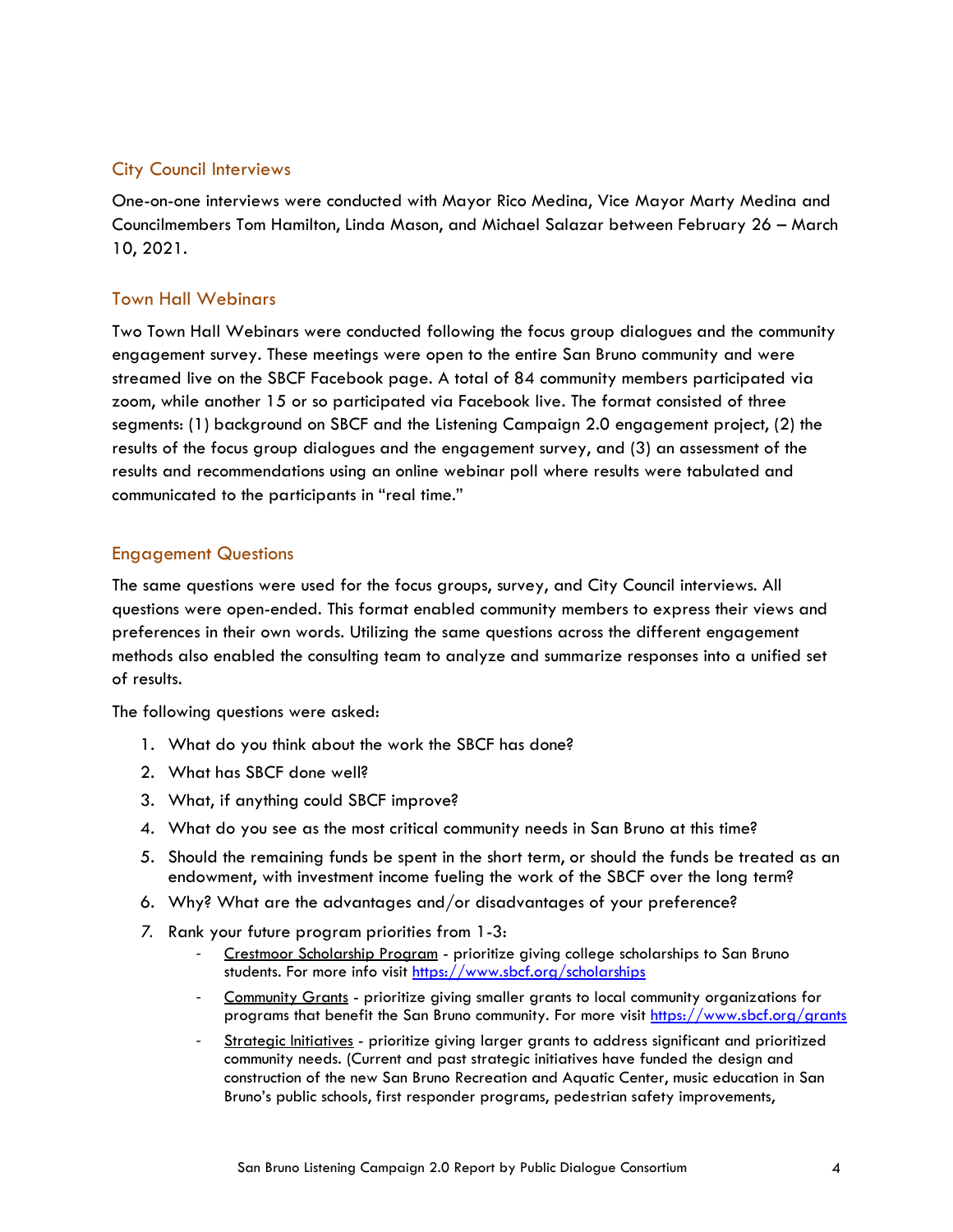Community Day in the Park, and COVID-19 relief programs. For more info visit [https://www.sbcf.org/strategic-grants](about:blank)

- 8. Do you recommend focusing on one, two or all of the above priorities? Why?
- 9. What specific recommendations would you like to offer regarding how SBCF spends or invests the rest of its funds?
- 10. Are there any other suggestions you would like to communicate to the SBCF?

#### <span id="page-5-0"></span>II. Summary of Results

The results below are organized into categories that align to the questions that were asked. The results include narrative descriptions, direct quotes from the participants, and raw scores and percentages where applicable.

## <span id="page-5-1"></span>APPRECIATIONS FOR SBCF

By far the most important and appreciated aspect of the work of SBCF is **its broad support for various sectors of the community** that has resulted in community benefits that are wide-reaching. The strong majority of those familiar with the work of the Foundation were highly complimentary of the "phenomenal," "important," "balanced," "impactful," and "extremely well managed" investments across diverse sectors and demographics that support the San Bruno community as a whole and have wide-reaching impacts. Community members see these efforts as **addressing both immediate needs and investing in the future of the San Bruno community**, and many familiar with SBCF mentioned being pleased with the range of **accomplishments over a short period of time**.

The programs community members are especially grateful for include **investments in scholarships, music education, small businesses, first responders, local non-profits, food distribution, pedestrian safety, and the new Recreation and Aquatic Center**. Some of those who received scholarships and community grants expressed **appreciation for the support they received** to navigate the application process and articulated how scholarships provide **opportunities for youth and their families they would not otherwise have**. Those who were familiar with one program area (e.g. scholarships and education grants) were often surprised and **amazed to learn about the broad range of programs supported by SBCF** (e.g. small business, first responder and COVID relief grants).

- *"I support the overall approach - to use the bulk of the money for the new recreation center, but also to create a large number of programs with an immediate, positive impact for the San Bruno community. It's remarkable how much the foundation has done."*
- *"The idea of funding projects of various sizes (strategic, community, etc.) has made a significant and positive impact on the community. SBCF has made thoughtful decisions in*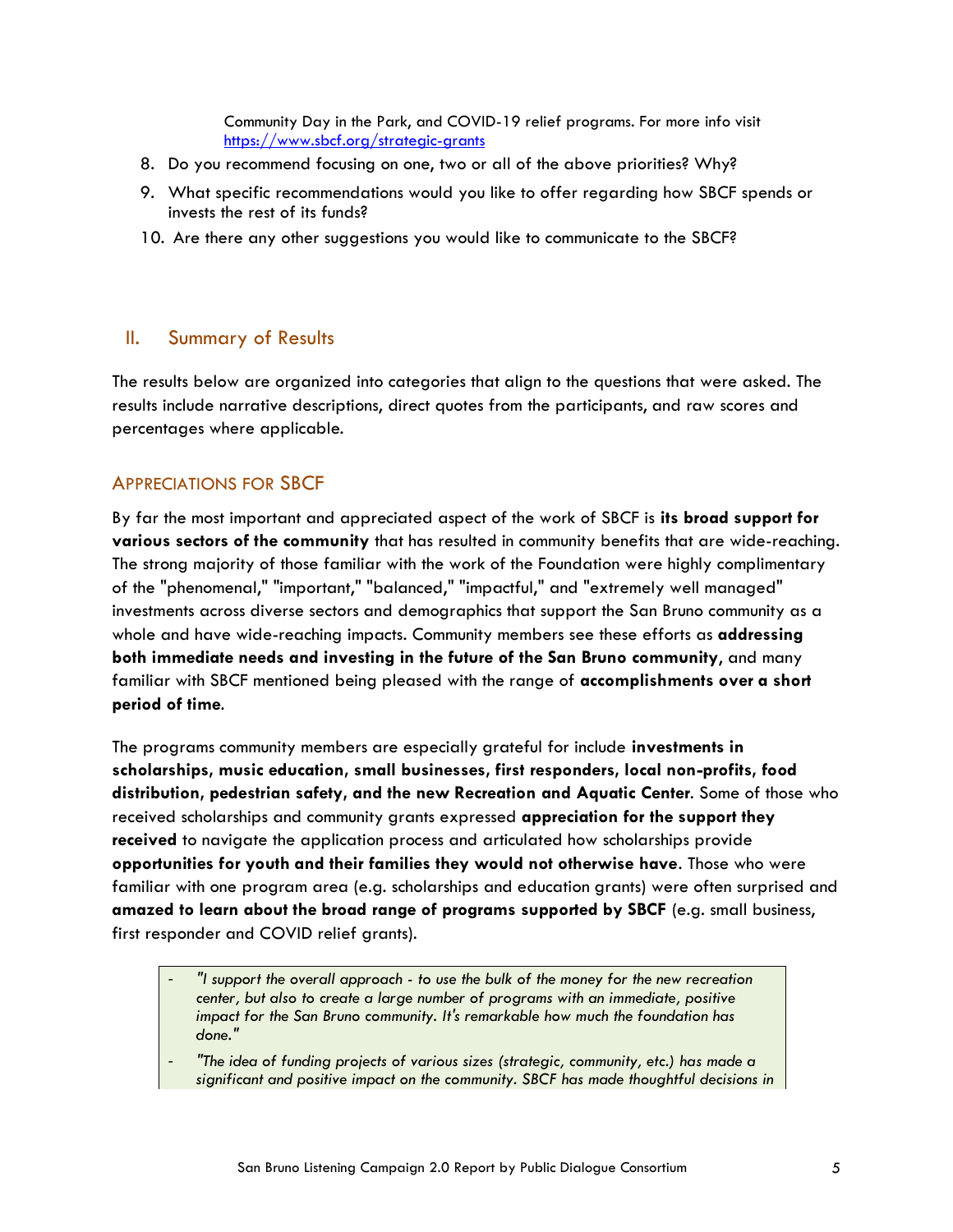*determining projects to fund, scholarships to offer, etc. SBCF has also managed to reach diverse areas of the community in funding, offering board positions, etc."*

- *"Support for San Bruno businesses and residents in ways that make them more resilient and growth oriented with a good focus on equity."*
- *"Thank you for the work you are doing. You are doing great things in the community!"*

SBCF was praised by many respondents for **engaging with and listening to the community on needs and priorities to inform decisions about investments and spending**, and for **having good transparency and communication**. Some appreciate and think it important the **Foundation is independent from the City**, and a few recognized the Foundation for **bringing in additional grant money from the private sector** to augment the funds received by the PG&E settlement. The quotes below reflect the variety of ways community members appreciate the work and impact of the Foundation.

- *"SBCF has done an excellent job of engaging the community, really listening to the needs and addressing them."*
- *"SBCF has engaged to residents of San Bruno well. They have been inclusive and has incorporated the public feed back into how their funds are allocated."*
- *"I appreciate the money that was spent on the community meetings to assess how the community would like to use the money from PG&E. Even though the decision to build the aquatic center wasn't what I wanted (I wanted a new library and community space) the meetings were really well run and involved the whole city."*
- *"I think the listening campaign was done well. I'm glad so many young people have had the immediate, tangible benefit of the scholarships. I am disappointed the pool/community center is taking so long to get underway but that is not really the SBCF's fault."*
- *"SBCF is doing a fabulous job with many achievements and successes ... The professional staff and Board Members are doing an outstanding job supporting our San Bruno Community."*
- *"I really appreciate a foundation that is separate from city finances."*
- *"I think that you are all doing a good job with the disbursement of the money. When showing where you have put the money it shows all different organizations and businesses. Great job."*
- *"I wish to thank you for the many ways you have enhanced my life and the life of my*  family. As a native of San Bruno, a resident of San Bruno, and a teacher in San Bruno I *have benefited greatly from your generosity."*
- *"Great job involving the community in the decision-making process, fantastic engagement, and decision making."*
- <span id="page-6-0"></span>- *"I am happy to see people I recognize benefit from the grants and scholarships, like how it is enriching and benefitting the community."*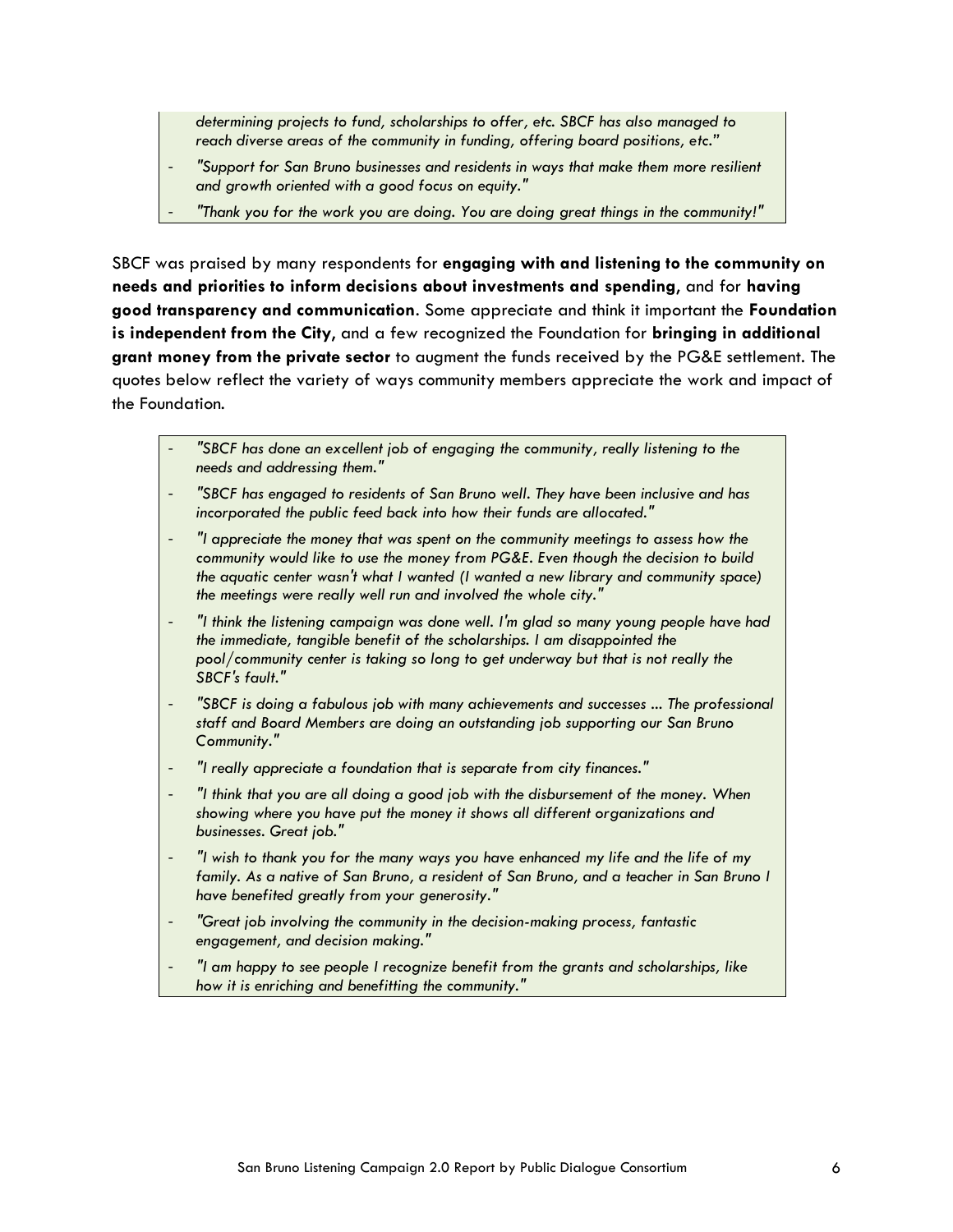### PROCESS RECOMMENDATIONS FOR SBCF

While the overwhelming majority expressed appreciation and admiration for the community investments made by the Foundation, there were suggestions for improvement. The recommendations below are listed in the order of how often they were mentioned by focus group and survey participants.

#### #1 Continue to Invest Wisely to Ensure Broad Community Benefits

The large majority of participants believe the funds should be invested wisely to **continue to grow the resources of the Foundation** so the work of SBCF can continue to benefit the community. Some are unaware that SBCF uses a third-party investment manager and are concerned with the oversight of the funds. Some cautioned to invest conservatively to protect and slowly grow the remaining principal, while others advised to not be overly conservative in order to grow the funds more quickly. Very few think the funds should be spent down and the work of SBCF is done. The range of community advice and feedback is captured in the quotes below:

- *"Spend wisely. Continue to use people in the community to run the foundation to make decisions."*
- *"The Investment Committee has done an incredible job investing the funds and should continue to do so."*
- *"I am quite impressed with the \$17M that SBCF has made on the original funds."*
- *"Be somewhat aggressive in the investments."*
- *"Invest conservatively so as not to lose principal."*
- *"I hope there is strict oversight on how money is being spent, and it needs to be audited."*
- *"I think they should continue investing the funds so that SBCF will continue helping the SB Community."*
- *"Invest in organizations started by, staffed by, and serving San Bruno residents."*

Some participants expressed the desire for the SBCF funds to be spent in a way that upgrades the infrastructure for all San Bruno residents, including updates to the storm water /sewer system, the streets, the internet, and downtown. Older community members were especially concerned that their property taxes are increasing while they are not experiencing the benefits of the investments.

- *"Spend the money on things that benefit all residents. Ironically this money came to us because PG&E didn't maintain their infrastructure. San Bruno has not been able to afford to maintain our infrastructure."*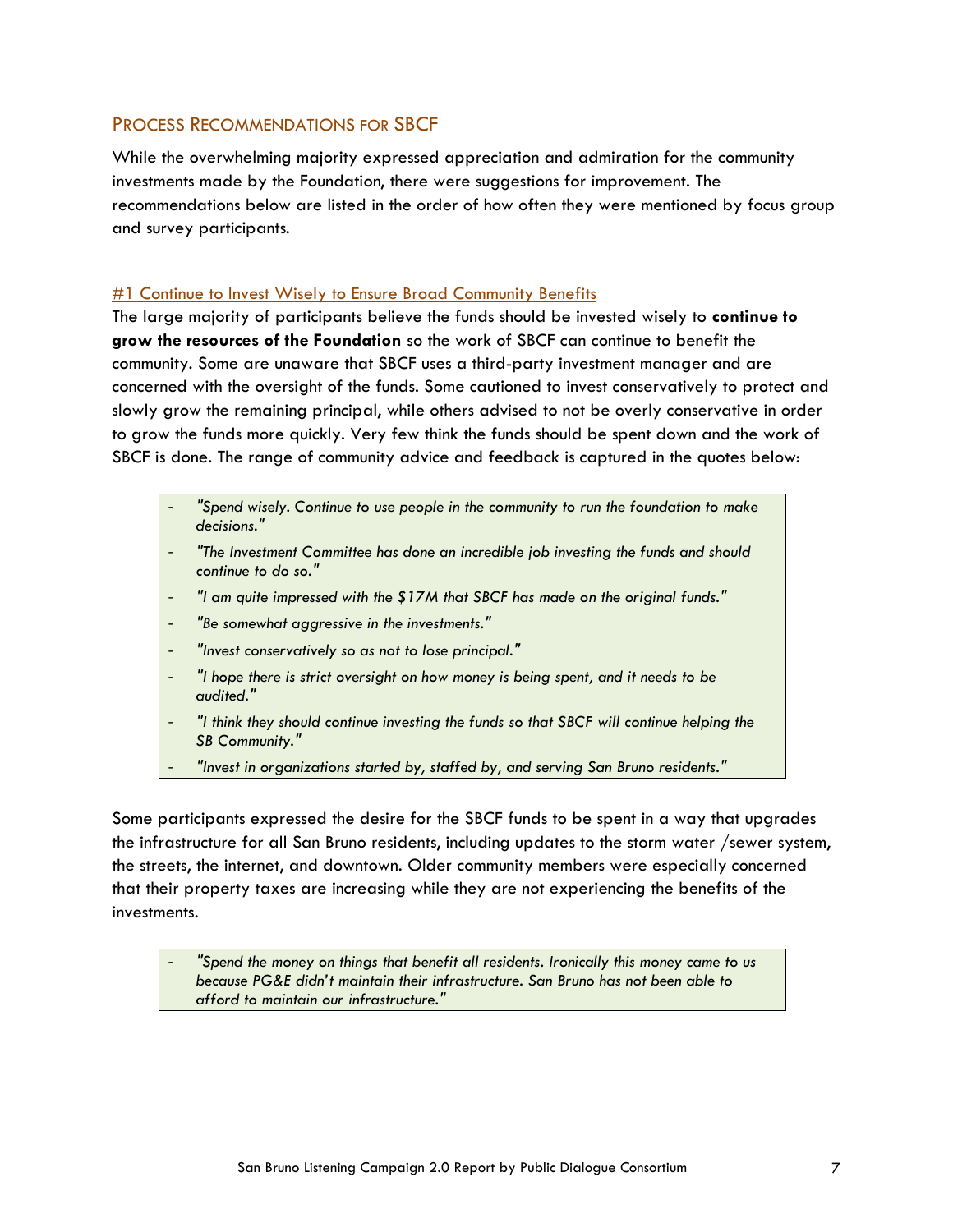### #2 Broaden Outreach and Engagement to Increase Visibility and Awareness of the Work of SBCF

The suggestion made most often by those less familiar with the work of the Foundation was to make the work of the Foundation more visible, and to **ensure people are aware of the community support and opportunities offered by SBCF**. When asked about the work of the Foundation, approximately 20% of respondents were unaware of or unfamiliar with SBCF. Outreach and visibility suggestions include:

- Utilize social media outlets including Facebook, Nextdoor, Instagram
- Broadcast meetings via zoom and send meeting notifications via email and text, and announce SBCF meetings and decisions at City Council meetings. Consider broadcasting on the local cable channel.
- Distribute periodic newsletters and announcements to PTAs, both public and private schools, local churches, and organizations.
	- "Let the public know about all the great work you're doing. Many people still ask, *'What happened to the PG&E money?'"*
	- *"Perhaps advertising more what the Foundation is doing. I was unaware of most of these things until I received the postcard in the mail."*
	- *"I think signage that indicates how the SBCF has invested the funds would help grow awareness. It's nice to have newsletters and online info, but a sign near the rec center showing the plans & letting everyone know that the SBCF is paying for the work might be beneficial."*
	- *"Most people don't know what the Foundation does. Increase visibility and encourage community participation whenever possible, keep the board meetings on Zoom or TV."*
	- *"Keep visible all the great things that SBCF is doing. I like the monthly e-mails that the City Manager sends so if these projects and the great work that this fund is doing is highlighted there or in other social media that would be helpful."*
	- *"I am delighted to see all of the ways SBCF has contributed to the community (music*  support), I have been unaware of all of their work as my son goes to a private school. *Maybe do a better job of marketing to ALL schools for ALL events, improve communications to the community, opportunities are being missed."*
	- *"I see a need to communicate more outside of the schools, people do not know about all of the good work going resulting from the Foundation, communicate more broadly to inspire pride and awareness of the investments and opportunities in the community."*
	- *"Reaching those not online, connected via the internet is challenging, announce events and activities, and introduce at the Senior Center - go to where they are to introduce activities and opportunities."*
	- *"Work to outreach to specific parts of the community such as classes in Spanish, salsa and other dance classes."*

Community members also advised the Foundation to **focus additional resources on outreach and engagement** to the community to continue to gather input on decisions, and to ensure inclusion of diverse demographics across the city.

- *"Ensure that there is sufficient community input."*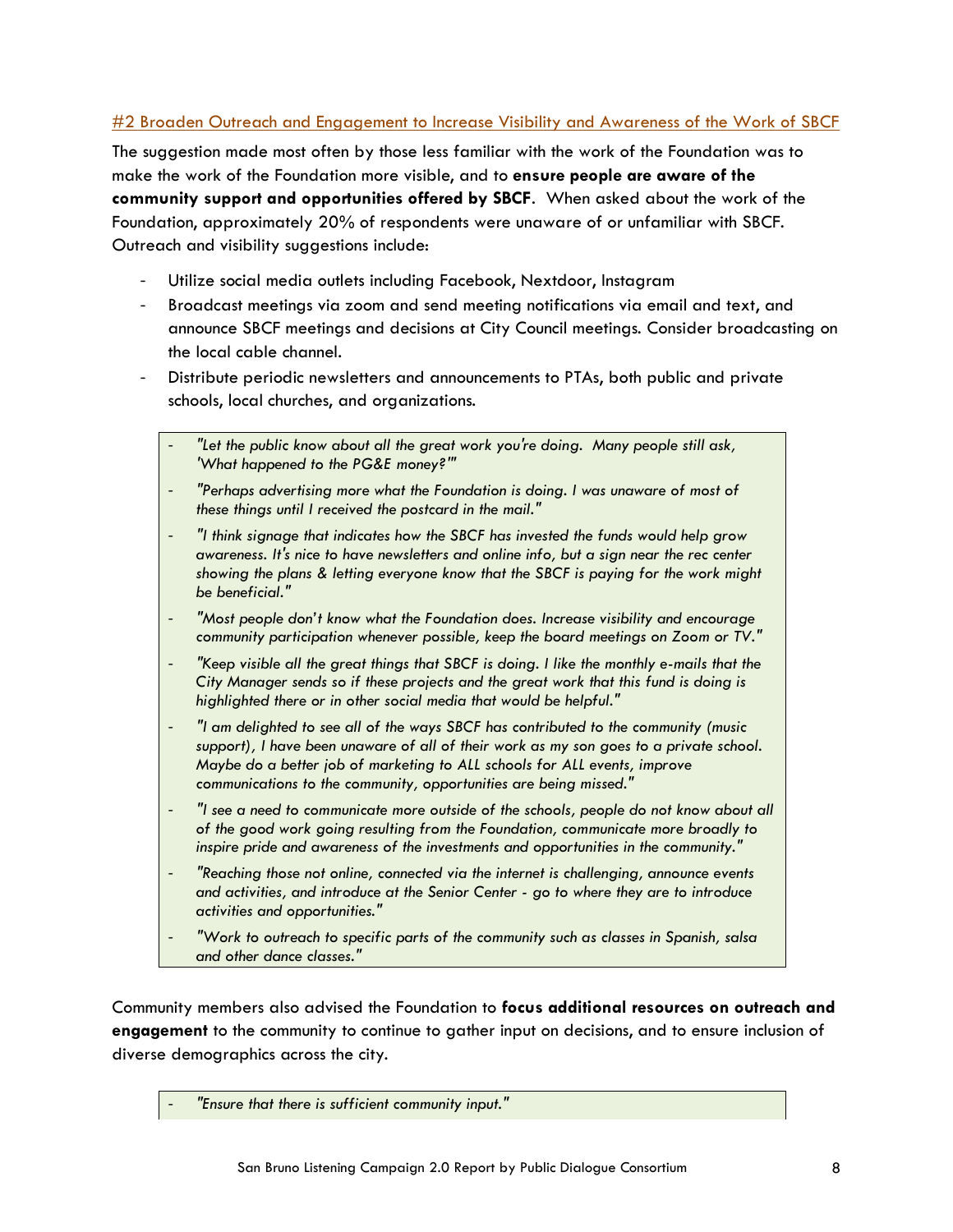- *"Communicate all the great work you're doing and how other residents can get involved and support your work."*
- *"More surveys like this to make people think, to participate, and to communicate with SBCF."*
- *Invest in community outreach to those who can most benefit from community programs and services, but who often do not hear about offerings such as older people, Latinx, Tongan."*

#### #3 Increase Education and Transparency on Spending Decisions and Program Results

While it was noted by some that SBCF does a good job of notifying the community of its ongoing investment decisions and results, suggestions were made by others to **increase awareness and transparency** on a variety of questions people had about how the funds are being managed and spent. Some noted a need for the Foundation to **communicate clearly** its mission and long-term goals, while others wanted to understand the breakdown of overhead costs in comparison to investments and private donations generated. Some wanted more information about the reasons for decisions to build the Recreation and Aquatic Center, delays in building, as well as ongoing maintenance costs and funding sources. Additional suggestions to increase awareness and transparency include:

- *"Provide evaluation information regarding each grant program. Has the support led to sustainability, or was it a one and done event?"*
- *"More detailed information on disbursements, as in the video, to the community. The mailed brochure annual report is high-level and sort of vague."*
- *"Make transparent, who is making decisions and how. Distance and distinction between SBCF and city council is important so it doesn't look like city council is rigging the decisions."*
- *"I would like to see a concerted effort in the area of communication about what are options and why they were chosen. Use multiple communication tools to try and reach San Bruno residents about the next steps. Use Nextdoor, use the San Bruno Now website, advertise at Clean San Bruno Now, use print media and mailers. Announce it at every City Council meeting."*
- *"The Foundation Highlights clip is excellent, and similar, continued media work would, as this did, not only highlight SBCF's work but also spotlight and foster community spirit."*
- *"How do we find out what SBCF does and how they make decisions and spend money? The Rec Center was the #1 community priority (in the last listening campaign), maybe have FAQs as a way to remind people how decisions are made."*
- *"Add a marquis board to advertise community events, SBCF work, classes and programs offered."*
- *"I would like to hear more follow up on the community grants. Some organizations are good at providing services, but not so good at reporting back. Incorporate milestones and benchmarks. I'd like to hear from community organizations how many people have benefitted, how the money was used. The community needs more follow up on how money was spent to benefit the community."*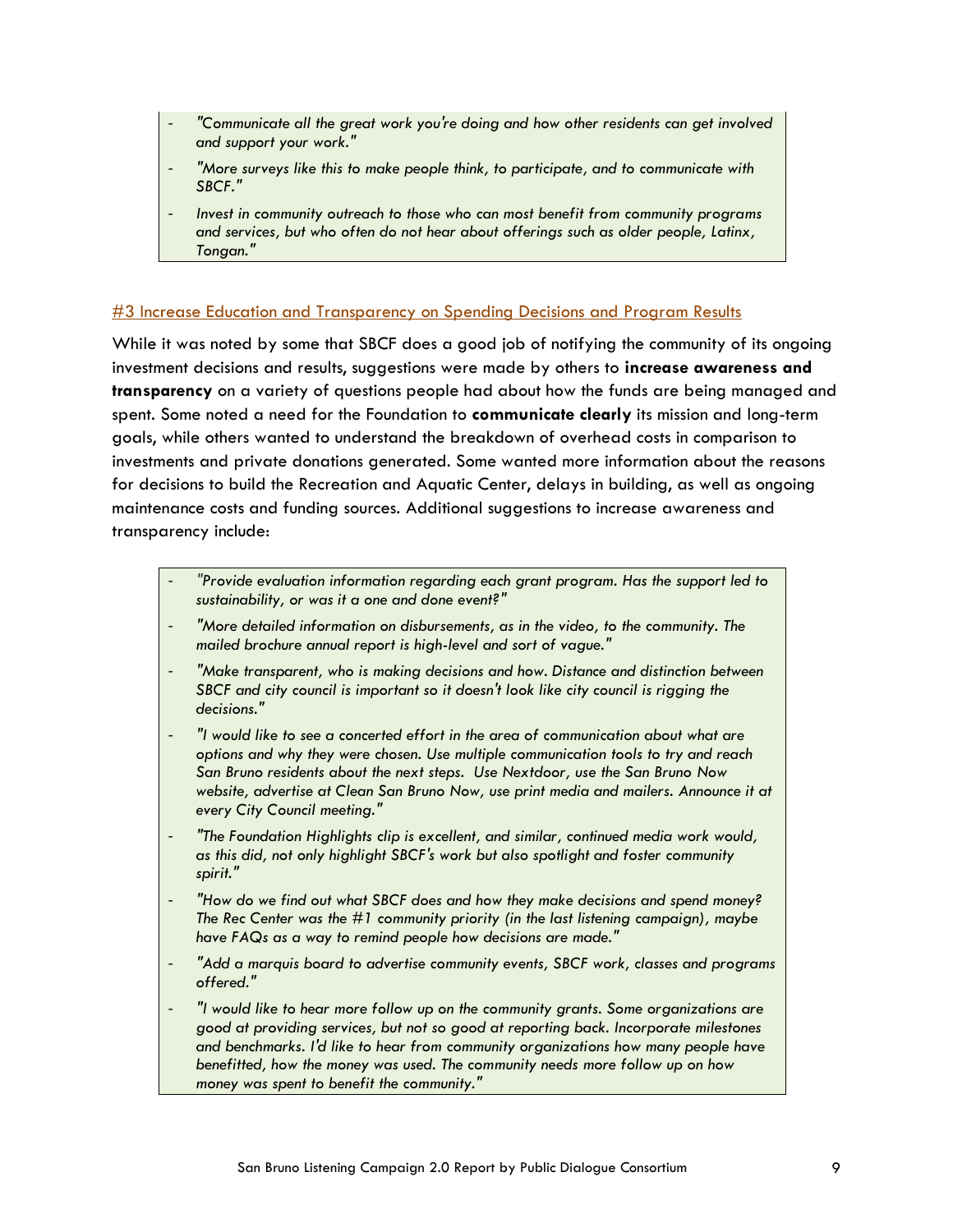#### **#4 Continue to Actively Attract Additional Funds**

Some mentioned the importance of the Foundation as a vehicle to **attract additional funds from the private sector**, capitalizing on the concept of corporate responsibility. Other suggestions included **applying for federal grants**.

- *"The Foundation could establish a sustaining program and/or person to get grants and donations from big corporations to keep the programs going."*
- *"Is there a plan to replenish this funding after the ~\$30M is exhausted? YouTube is expanding and isn't Amazon coming to town? Is there any way we can continue to leverage those relationships to continue this work?"*
- *"Explore continuing as an ongoing community resource beyond the current scope of the restitution funds--there's no comparable organization in San Bruno."*
- *"Apply for federal grants."*
- *"The Foundation should continue, apply for grants and continue to raise funds to support the community. The money SBCF has invested is critical to the community for the long term."*
- *"Keep the foundation going, leverage the remaining funds to attract more investments."*

#### #5 Ensure Diversity of the Board as well as Decision Makers for Grants and Scholarships

A few participants recommend ensuring the board members and decision makers are diverse and **reflect the diversity of the community**.

- *"To the extent possible...maintain a diverse and apolitical board (to) influence the SBCF's spending decisions."*
- *"I do appreciate the work done. I've lived in San Bruno since I was a teenager and grew up in neighboring Pacifica. I'm now raising my own family here and my children attend Allen Elementary. I think there needs to be more involvement from our Pacific Islander, Latino, Asian residents to better reflect the diversity that IS San Bruno."*
- *"The Foundation is doing good work, however there is a need to equitably distribute investments into the Latinx community. The Latinx community is at the margins, families are looking for help and assistance and tend to be less informed/aware of opportunities. There can more investments into this community."*

#### <span id="page-10-0"></span>CURRENT COMMUNITY NEEDS

Community members were asked open-ended questions rather than provided a list of options and choices to allow them to define what they see as the most pressing needs and priorities for the San Bruno community. The needs are listed in order below based on the number of times they were mentioned in a focus group, survey or interview. The number of times each was mentioned is captured in parentheses.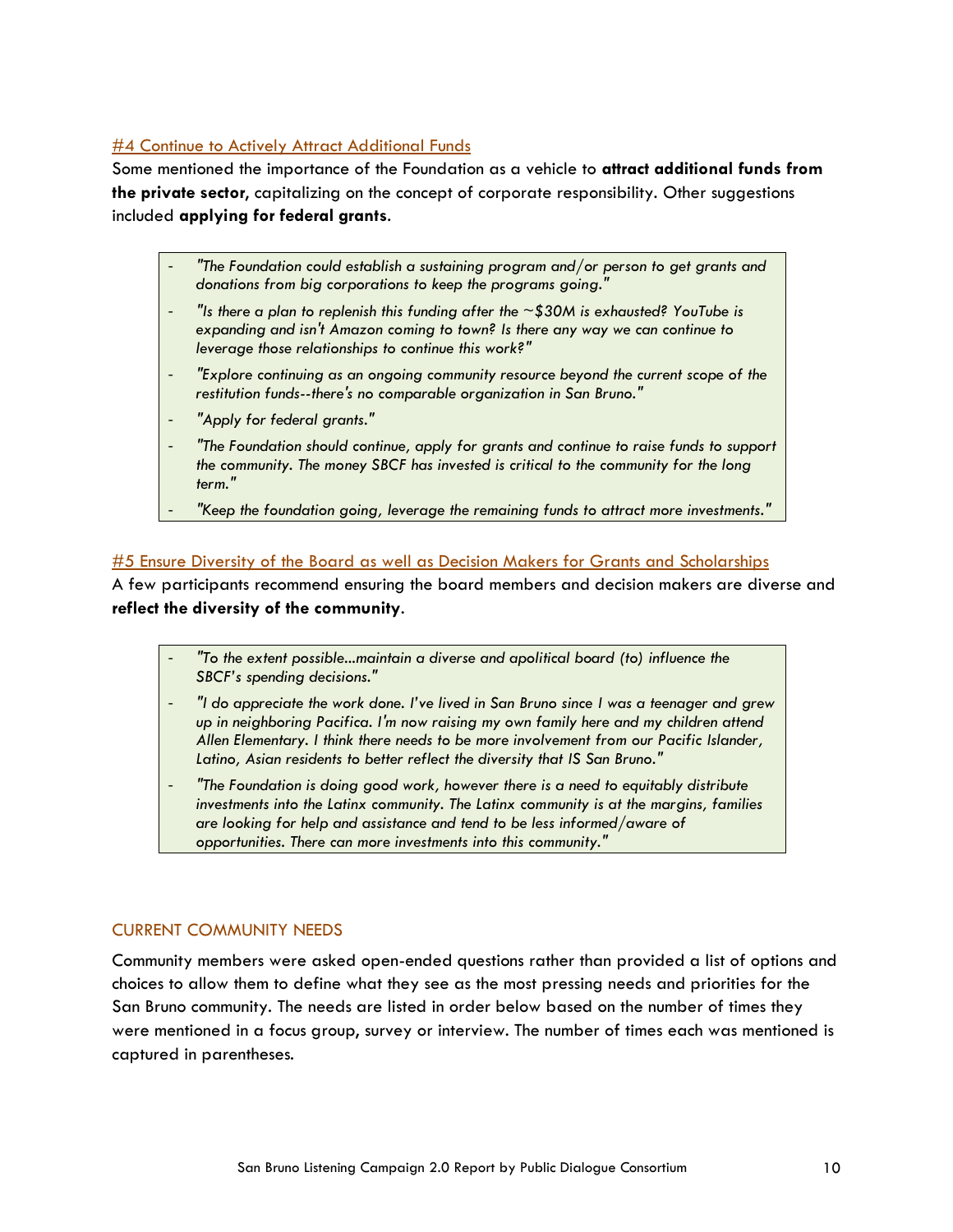#### COMMUNITY NEED #1 - Downtown San Bruno Upgrades and Beautification (239)

- Downtown beautification, revitalization that includes a facelift, welcome signs, banners, public art, lights and music to make it desirable community hub (87)
- Fix and pave the streets (35)
- Trash and litter removal (34)
- Resurfacing sidewalks (16)
- Add more parking, including permitted parking (15)
- Plant trees and add landscaping (12)
- Add traffic signals, crosswalks, lighting, accessible sidewalks and other features for safe walking and biking (8)
- Spend money in east San Bruno, not just west San Bruno (7)
- Add shuttle buses with transportation routes that cut down on traffic, parking and emissions (7)
- Attract more businesses and a stronger tax base (6)
	- *"Commercial improvements, downtown matching grants and community projects that improve public facilities with matching funds/labor by community groups/businesses."*
	- *"Initiate a new planning phase with the city to identify one or more projects to revitalize downtown and perhaps support large community events."*
	- *"It would be great to see SBCF MATCH business district funds."*
	- *"Organize more volunteer, clean up, opportunities to come together to upkeep SB."*
	- *"Provide grants to people that want to beautify the landscaping of the city and plant native species, especially large shade trees."*

#### COMMUNITY NEED #2 - Students, Schools, Education and Scholarships (139)

Students, Schools and Education Programs (72)

- Invest in students who have experienced a learning gap, tutors, after school programs, summer school (23)
- Support for teachers, increase pay, offer housing stipends for teachers (15)
- Continue investments in art and music programs (9)
- Focus money into elementary and middle schools rather than high schools (5) o STEM education in middle school
- Cross guards, cross walks, lighting, speed bumps as needed around all schools for safety (4)
- Upgrades to walking and biking paths, especially around schools to make them safer for all (3)
- Support drug and alcohol education in the schools (2)
- Help for special needs youth (2)
- Support for preschools (2)
- Better laptops and books for students (2)
- Bullying prevention
- Make Skyline College free to all SB residents age 18-25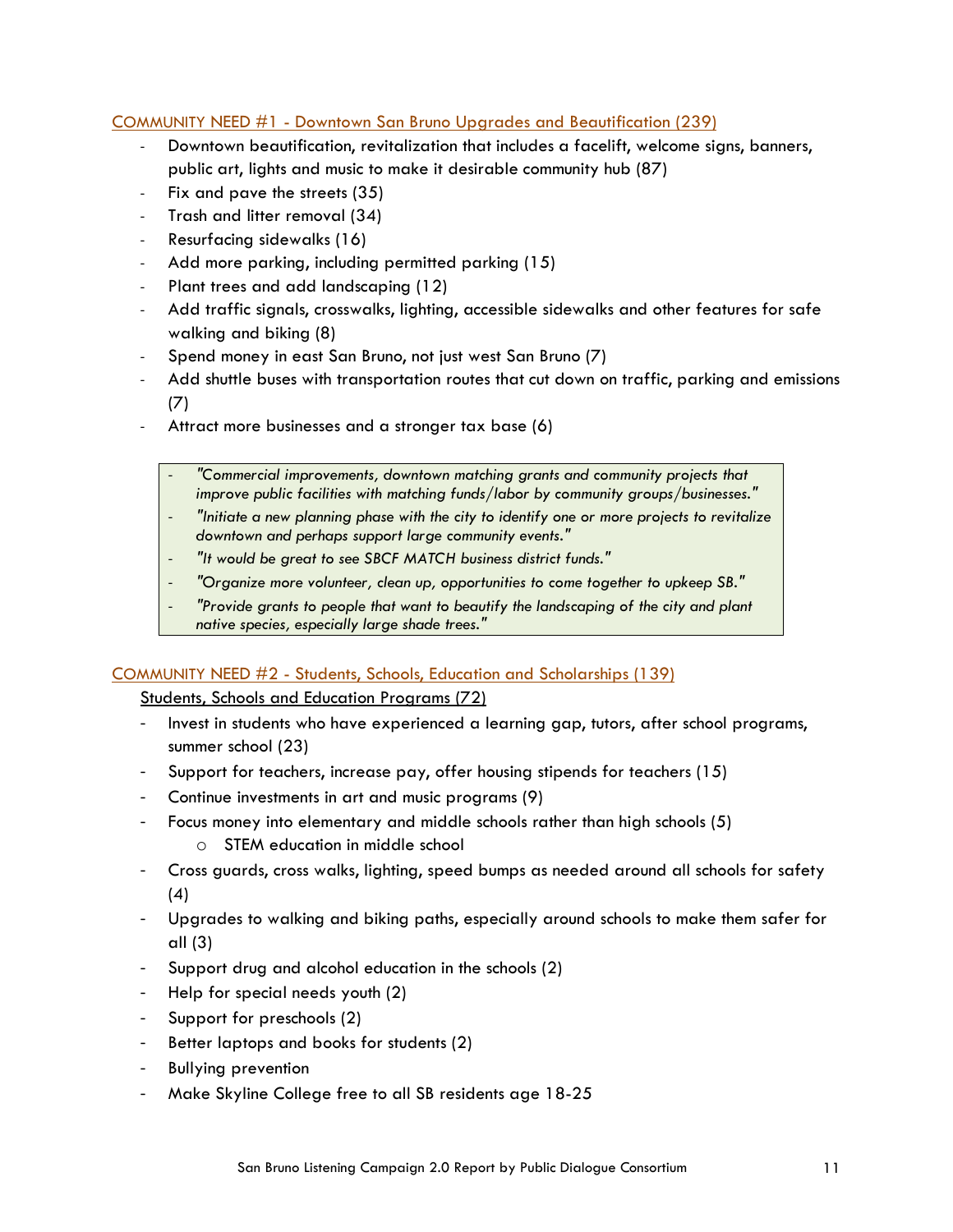- Computer/coding training
- Better food in schools

#### Scholarships (67)

- Some students and families prefer less money to more students (3)
- Some prefer full scholarships for those otherwise cannot afford college (3)
- Some want to see scholarships go to community college transfer students (3)
- More communication and awareness of scholarships (2)
- Scholarships for students attending vocational and trade schools

*"Top notch schools are foundational for great communities."* 

#### COMMUNITY NEED #3 - Community and Social Services (126)

- Provide assistance for low-income households and families struggling financially rent relief, help with water and electricity bills (63)
- Address homelessness (29)
- Invest in affordable housing (9)
- Food security and distribution (8)
- Invest in mental health related to loss, isolation, financial struggle (8)
- Invest in resources to address equity and racism (4)
- Support childcare for working families (3)
- Provide legal aid and support for families without legal status (2)
- Support local non-profits (3)
	- o Grants for organizations that support veterans

#### COMMUNITY NEED #4 - Community Events and Activities (75)

- More youth activities and programs outside of school (35)
	- o After school programs, summer camps for youth helps working families (9)
	- o Subsidized for low-income families (8)
	- o Early career / internship programs
	- o Painting, yoga, martial arts, dance, art, swim classes
- Volunteer programs, some for city clean up (6)
- Sustainability workshops (4)
- Latinx /Tongan focused activities (4)
- Theater and performing arts funding (3)
- Foster productive civic engagement (3)
- Community garden (3)
- Art workshops for all ages
- Monthly craft / flea market
- Classes and workshops for all ages
- Preventative health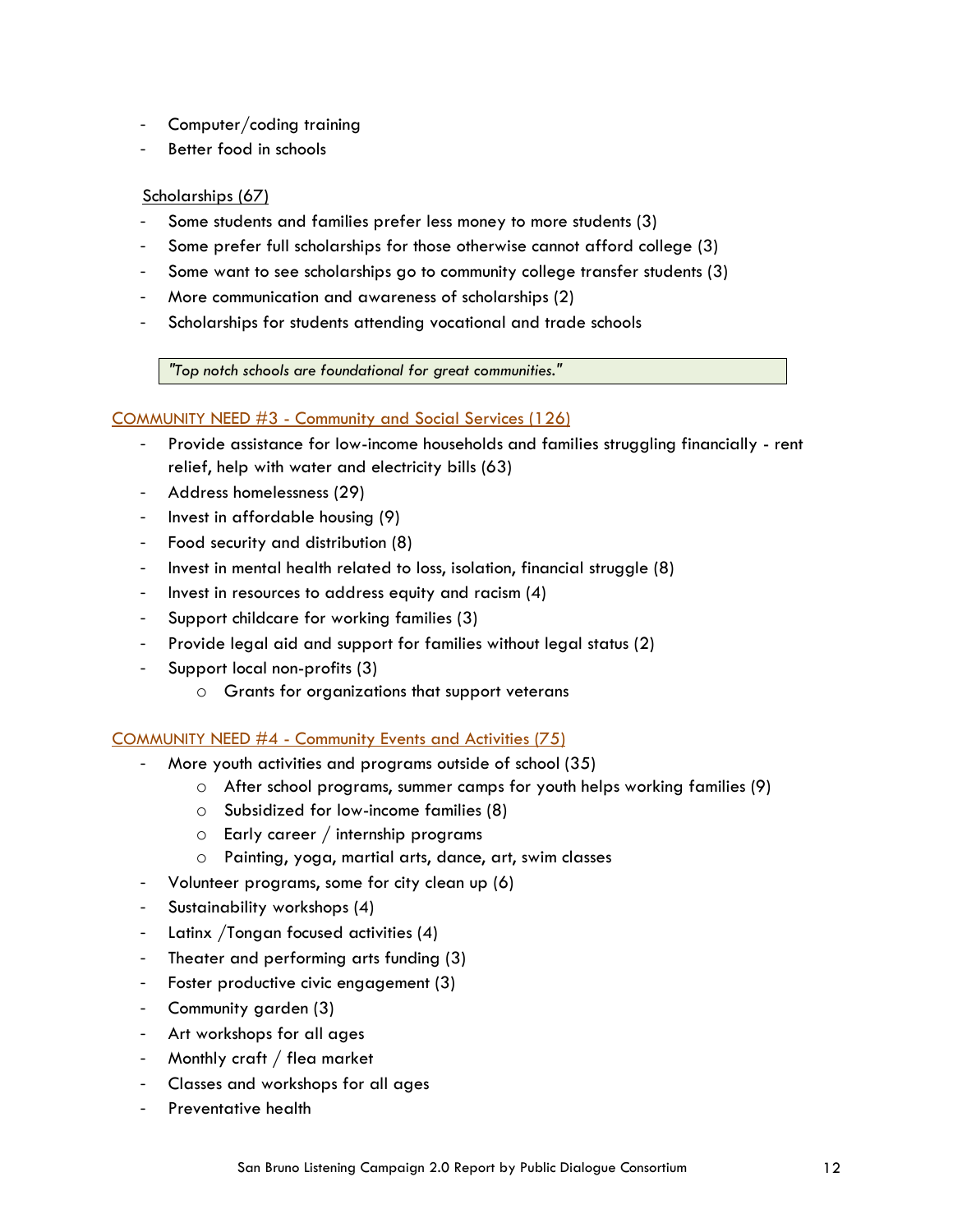- *"Tech aid and assistance to older adults, classes, assistance, technology to help keep them connected."*
- *"Invest in educational events that focus on anti-racism and discrimination."*
- *"Offer master classes to adults at the new center."*
- *"Offer events and programs at the Rec Center that are welcoming to more factions of the community (Latinx, Tongan, etc.) as people do not always feel welcome in the town center / senior center."*

#### COMMUNITY NEED #5 Library Upgrades and Programming (58)

- Invest in upgrading the library, purchasing computers, and expanding classes and programs to support those who rely on the library, especially low-income families (16)
	- *"Investment in the library is important, this is an important community resource for all demographics in the community, especially children and seniors."*
	- *"Programs at the Library serve youth and low income. Tutoring and other programs, computer and wifi accessibility are critical for some families."*
	- *" We need to plan for how we are going to sustain major capital investments, SB is quite dilapidated, we need to consider the ongoing maintenance costs of staff and maintenance for a library."*
	- *"Children are needing additional support and tutoring, especially those in families that cannot afford it. Critical programs are offered through the schools and libraries to assist these students and keep them from falling behind."*
	- *"Plan for long term investments to fund things like the library - mix funds from city, SBCF and private funds to be able to afford a library."*

#### COMMUNITY NEED #6 - Other Infrastructure Upgrades and Maintenance (51)

- Invest in/lower costs for water, sewer, storm drain system (29)
- Invest in sustainable infrastructure (10)
	- o Invest in and encourage solar, subsidize solar for lower income families (2)
	- o Prioritize preventing and preparing for climate change (2)

#### COMMUNITY NEED #7 - More + Better Parks, Safe Places for Youth and All Ages to Gather (45)

- Skate/bike park does not require much ongoing funding to support (7)

#### COMMUNITY NEED #8 - Youth Sports, Soccer + Sports Fields and Facilities (36)

- Concern with the recent loss of fields to a developer to build housing
- Upgrade current parks and facilities like basketball courts (4)

#### COMMUNITY NEED #9 - Seniors (34)

- Upgrade the senior center (6)
- Support and outreach to seniors (5)
- Sponsor trips and outings for seniors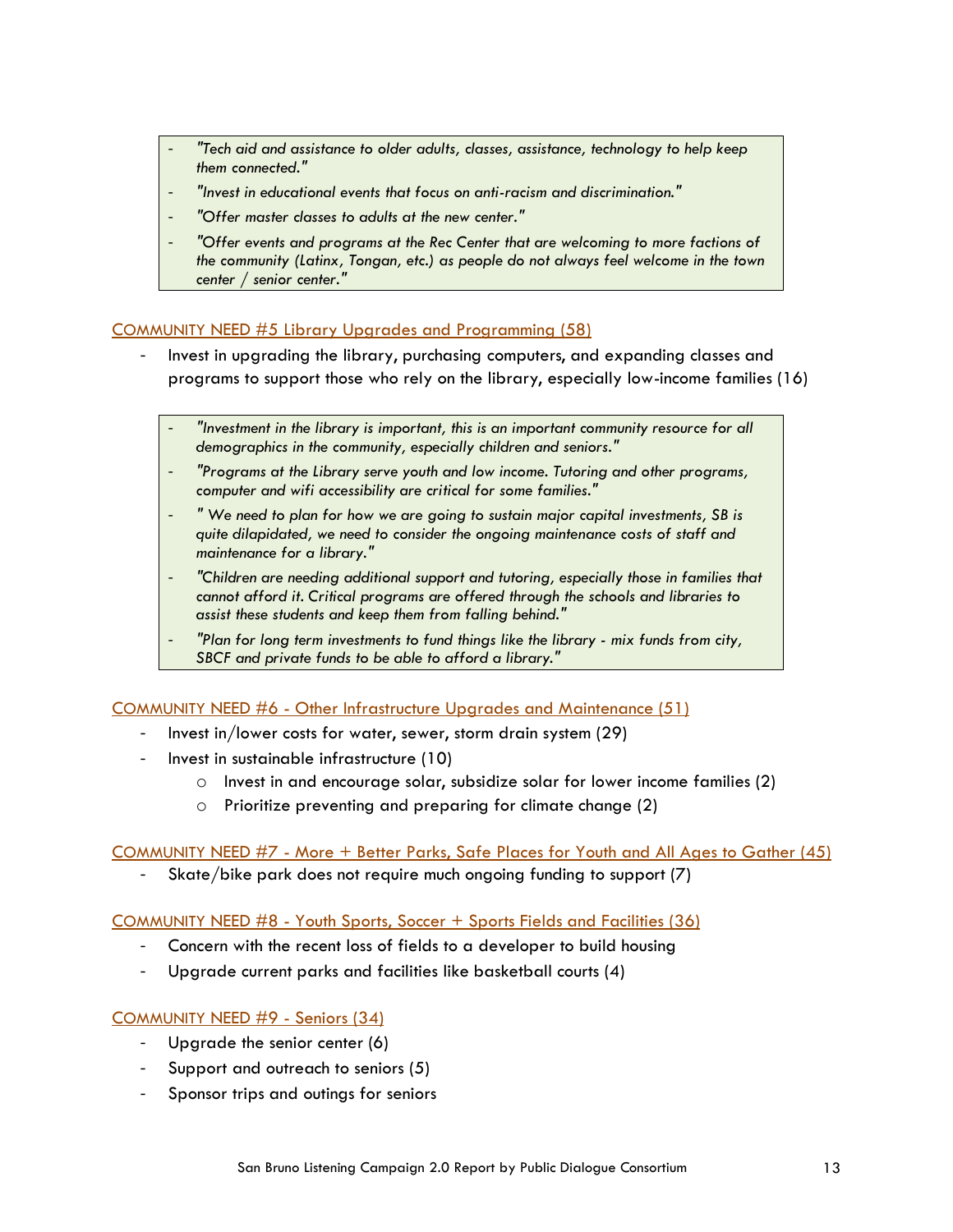- Provide additional programming and meals
	- *"Seniors rely on the Senior Center for meals and activities."*
	- *"Add a sidewalk from Junipero Park to the Senior Center for safety."*
	- *"Help seniors with financial planning and setting up trusts."*
	- *"Home help for seniors - repairs, cleaning, etc."*

#### COMMUNITY NEED #10 - Small Businesses (32)

- Consider partnerships with Skyline College for workforce training and small business development

> - *"Thank you, the grant I received helped me stay afloat. It gave me an opportunity to meet other business owners and create comradery."*

#### COMMUNITY NEED #11 - Security and Public Safety (24)

- Especially in places kids hang out
- Neighborhood watch
- Police student relationship building in schools

COMMUNITY NEED #12 - Municipal Internet, Free Access to San Bruno Residents (14)

#### OTHER COMMUNITY NEEDS

- New fire station (2)
- Outdoor pool (1)

#### <span id="page-14-0"></span>INVESTMENT STRATEGIES

When asked, "*Should the remaining funds be spent in the short-term, or should the funds be treated as an endowment, with investment income fueling the work of SBCF over the long-term?"* the majority of participants desire both (63%). Many indicated the immediate needs they are seeing on the part of students, families and businesses that are struggling and would like the Foundation to continue to assist in these areas. The large majority (84%) of participants would like to see SBCF continue on in perpetuity, investing a large portion of the remaining funds so they can continue to support community needs and priorities  $(21\%$  "invest" + 63% "do both" = 84%). A minority (13%) of participants think the money should be spent now on San Bruno needs and the work of the Foundation is done.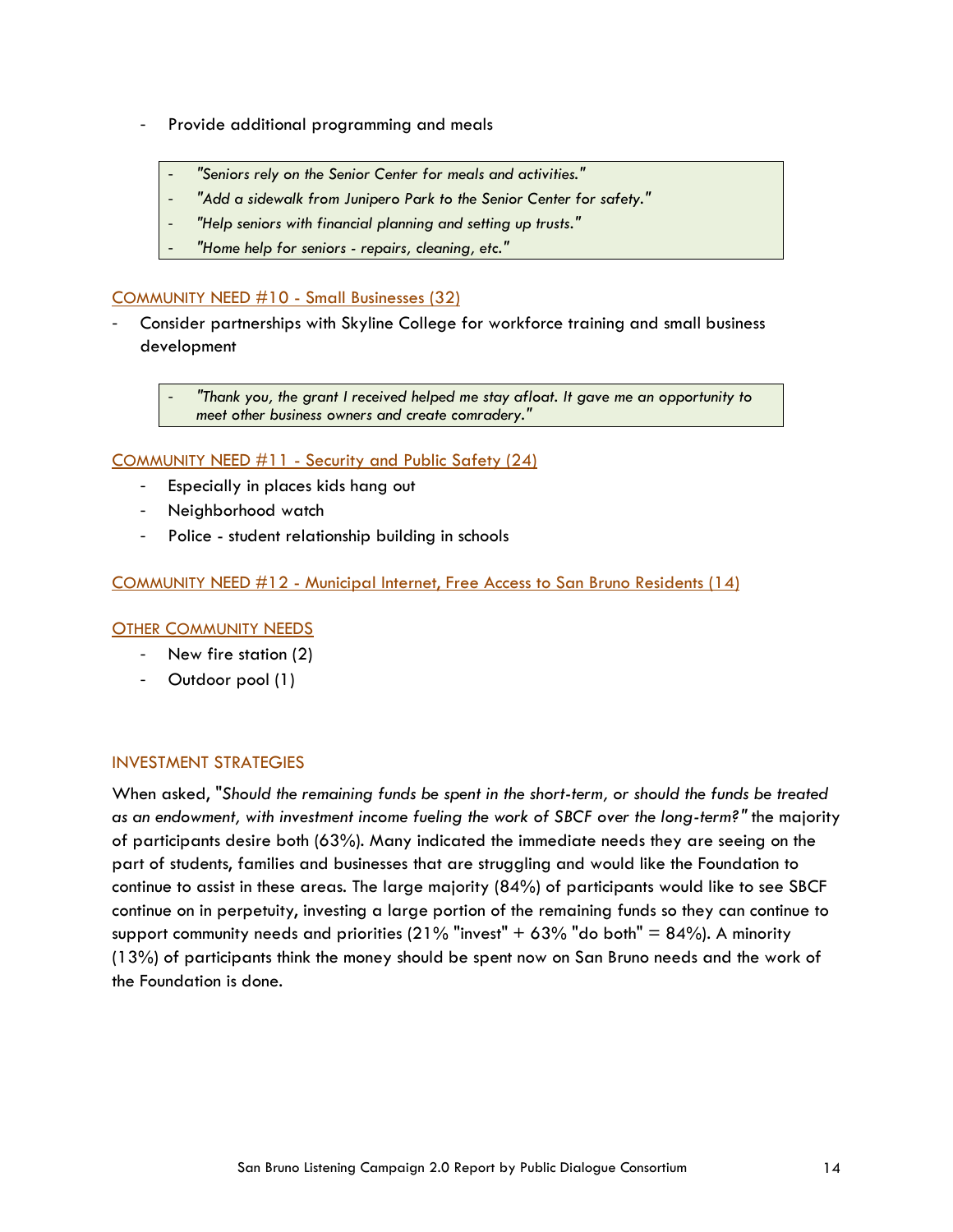

- *"It would be a disservice to the community to dissolve the Foundation, the community is learning how valuable and critical SBCF is, it needs to continue."*
- *"Endow the scholarship fund and attract matching funds from the private sector."*
- *"Invest half of the money for long term, focusing on many smaller, short term investments now where people most need it."*

#### <span id="page-15-0"></span>PROGRAM STRATEGIES

SBCF currently operates programs in three categories: (1) the Crestmoor Neighborhood Memorial Scholarship, which helps San Bruno students obtain a college degree and honors those most directly affected by the 2010 gas pipeline explosion, (2) the Community Grants Fund, which enables local community organizations to apply for annual grants of up to \$25,000 for programs that benefit the San Bruno community, and (3) Strategic Initiatives, which provide significant funding to key community partners to address high priority community needs. The response to the question, *"What are your program priorities? Rank the Scholarship Program, Community Grants and Strategic Initiatives accordingly,"* indicates community members value all of the areas SBCF has focused funds. When asked to prioritize the three program categories in order of importance, it is clear that all three are important to the San Bruno community as a whole. Many people articulated that all are important as they benefit different aspects of the community.

When asked, "*Do you recommend focusing on one, two or all of the above priorities? Why?"* some participants expressed strong preferences for one or two over another, and many (142 participants) specified all three. Taken as a whole the data shows all three program strategies as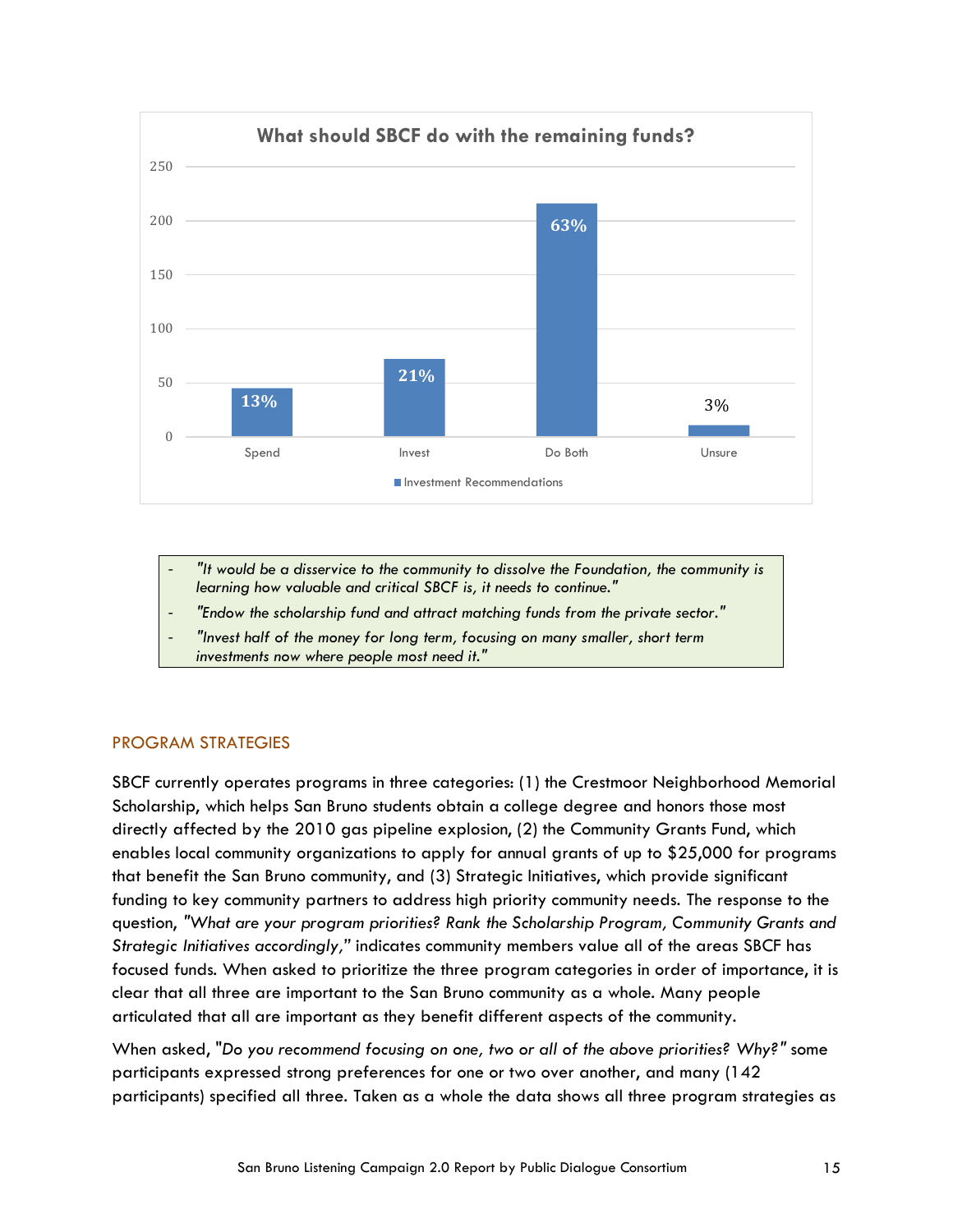critical to the community. Very few expressed that none of these reflect their priorities, and they would rather have the money invested in City infrastructure.



#### SCHOLARSHIP PROGRAM  $(108) = 22\%$  identified as their top priority

- *"Give more scholarships for less money, stipulate a requirement for students to return to the community in the summer, etc. to continue to receive scholarship money."*
- *"Scholarships are critical, continue to invest in youth in SB, possibly tie to incentives to bringing their talents back to SB, maybe as teachers."*
- *"Expand scholarships to adults who may need mid-life career training."*
- *"Continue to invest in youth and scholarships, continue the foundation in perpetuity."*

#### COMMUNITY GRANTS (106) =  $21\%$  identified as their top priority

- *"Focus funds on businesses and families who are struggling."*
- *"Right now San Bruno needs quick, decisive action that supports the community, our investments now will benefit us in the long term - support small businesses, it is quite stressful on those trying to survive through this. Supplement and give incentives to support small businesses that support their families and the community."*
- *"Consider internship partnerships between small businesses receiving grants and youth in the community."*
- *"Small business grants and support are critical to the vitality of the community who do not have anywhere else to turn to when they need help. In return business owners can provide internships and apprentice programs."*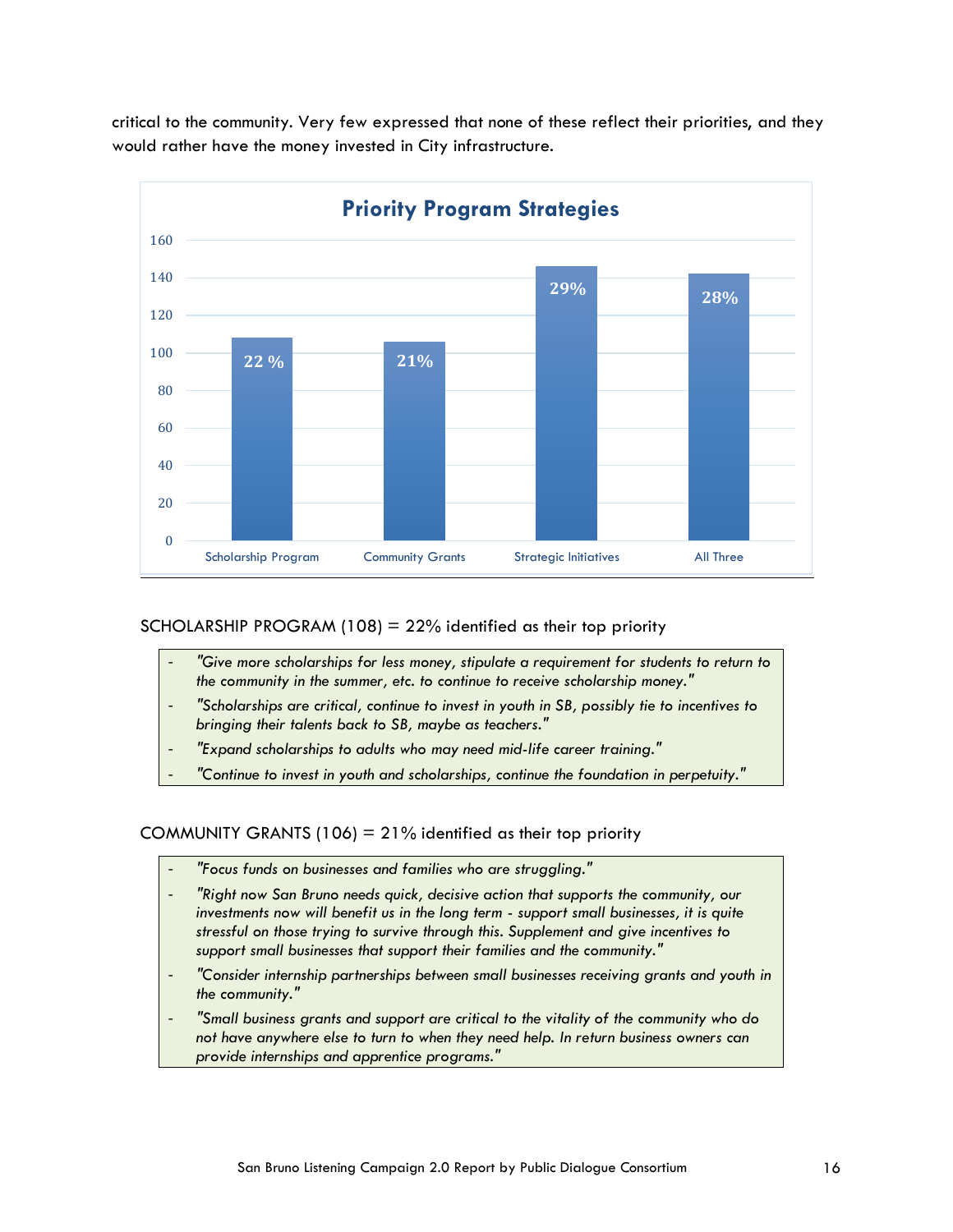#### STRATEGIC INITIATIVES  $(146) = 29\%$  identified as their top priority

- *"Focus especially those focused on schools and education."*
- *"Build out strategic initiatives to ensure funding over time, do not spend all remaining funds now."*
- *"A strategic initiative approach is the best focus, as it allows the foundation to partner with others in the community better for long term development. Scholarships and grants are also important but focusing on strategic initiatives invests the most into the community for the long term."*
- *"Support strategic initiatives such as the music program offered to ALL kids throughout the District, multi-year, that can address equity issues and is more of a broad, strategic investment."*
- *"Use long term sustainability as a metric for making big investments."*

#### ALL 3 PROGRAM PRIORITIES (142) =  $28\%$  identified as their top priority

- *"All three benefit different segments of the community. Together they invest across the community."*
- *"All three (investment priorities) are critical, it is like a balanced diet. By spreading money across the city in different areas it keeps interest in the Foundation."*
- *"They are all good, if funding is available for all. Kids need help going to school, community organizations understand what needs to be improved in the community, and the larger program strategies by the foundation bridges the gap between smaller groups and the government. "*
- *"Recommend focusing on all the priorities. They each address different needs of the community that (to me) are on the same level of importance. If there is a way to continue balancing these different, unique needs, it seems like the way to go."*
- *"Look for partnerships to fund initiatives, focus on scholarships, but also invest in the long-term assets of the community with a library, cultural center, etc."*
- *"We need to continue to invest in schools and youth with grants, programs, education, classes, bolstering the youth as much as possible, need internet access, focus the money on the younger generation."*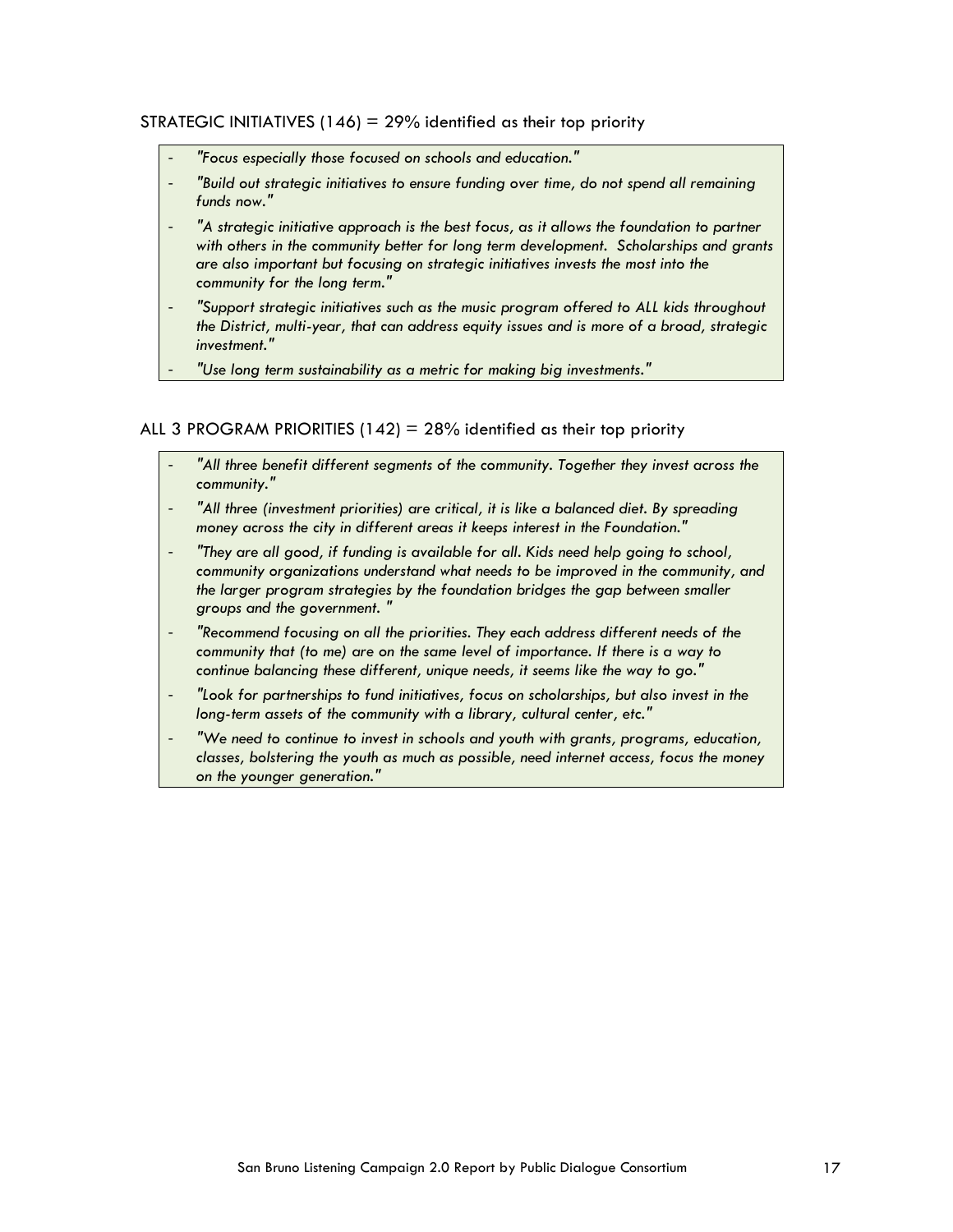## <span id="page-18-0"></span>PARTICIPANT DEMOGRAPHICS (survey participants)



#### SAN BRUNO AFFILIATION



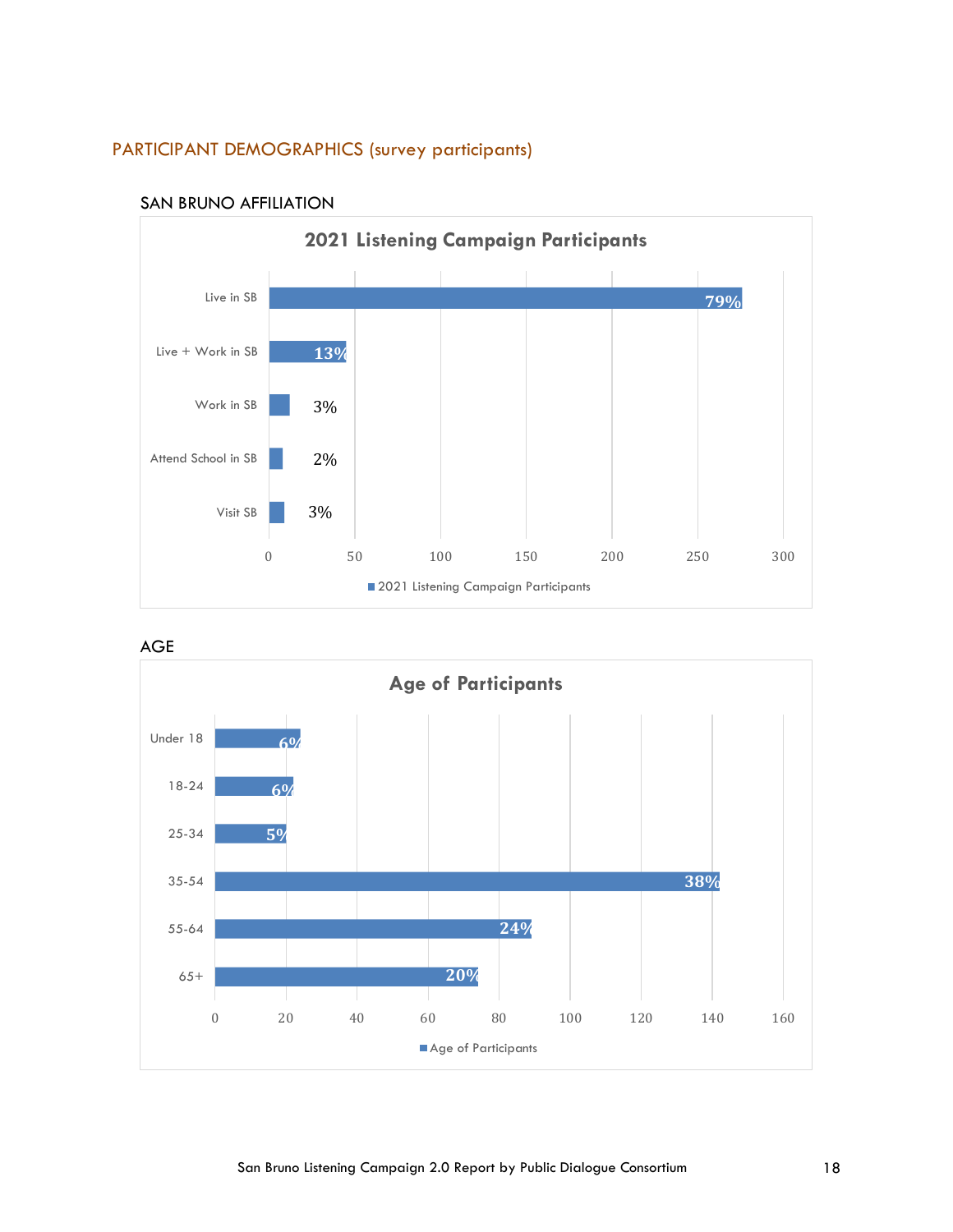#### **ETHNICITY**



## <span id="page-19-0"></span>III. Town Hall Webinars

Two Town Hall Webinars were conducted following the focus group dialogues and the community engagement survey. The webinars, held on April 20th and 26th, were open to the entire San Bruno community and were live streamed on the SBCF Facebook page. A total of 84 community members participated via zoom and another 15 or so participated via Facebook live, for a total of approximately 100 webinar participants. The recordings of these webinars can be viewed on the San Bruno Community [Foundation Facebook page](about:blank) and have received 350 additional views as of the writing of this report.

The webinars consisted of three segments: (1) background on SBCF and the Listening Campaign 2.0 engagement project, (2) the results of the focus group dialogues and the engagement survey, and (3) an assessment of the results and recommendations using an online webinar poll where results were tabulated and communicated to the participants in "real time."

Webinar participants were asked to gauge their **level of agreement** with the process recommendations, current community needs, investment strategy recommendations, and priority program strategy results from community members in the focus groups and community survey. Approximately 2/3 of the webinar participants had previously participated in a focus group or survey. The results of the webinar polling are summarized in the charts below.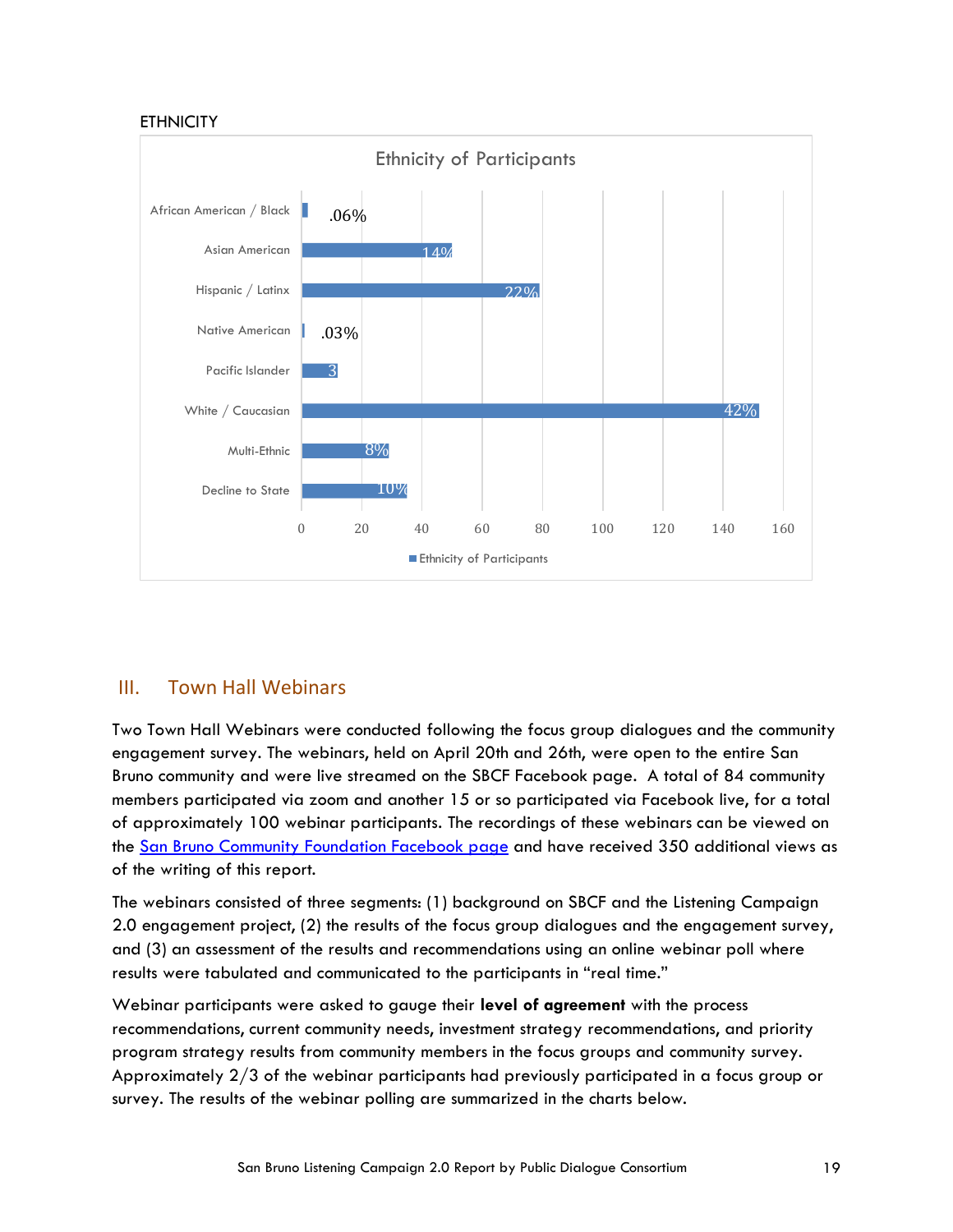

## <span id="page-20-0"></span>Chart One: Level of Agreement with SBCF Process Recommendations

The poll on process recommendations indicates that webinar participants either agreed or strongly agreed with all five of the process recommendations heard in the focus groups and survey. The one exception was that only about half of the webinar participants think it important that the Foundation increase its visibility, outreach, and engagement in the San Bruno community.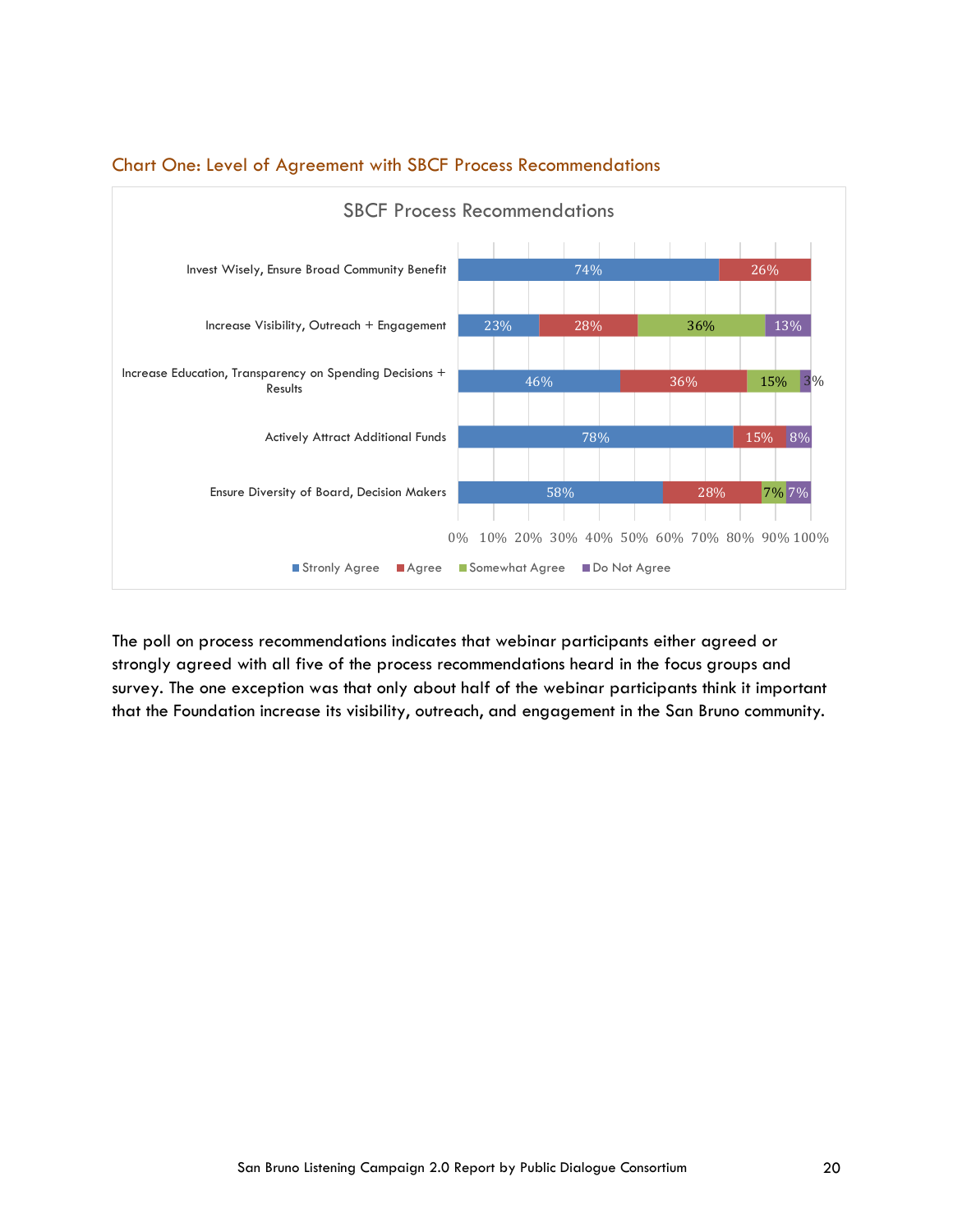

## <span id="page-21-0"></span>Chart Two: Level of Agreement with Current Community Needs

Webinar participants had slightly different levels of agreement with the community needs that were identified in the focus groups and survey. Most notably, *Students, School and Scholarships* rose to the top priority for webinar participants (76% strongly agree or agree), while *Safe and Improved Parks* was a close second (73% strongly agree or agree). A specific suggestion related to *Safe and Improved Parks* offered by some webinars participants that was not previously heard in the Listening Campaign was to purchase the El Crystal property adjacent to San Bruno Park.

*Downtown Beautification and Revitalization* (39% strongly agree or agree), as well as *Infrastructure Upgrades* (32% strongly agree or agree) were not as high of priorities for webinar participants as they were for survey and focus group participants. The other priorities mostly aligned with what was previously heard in the Listening Campaign.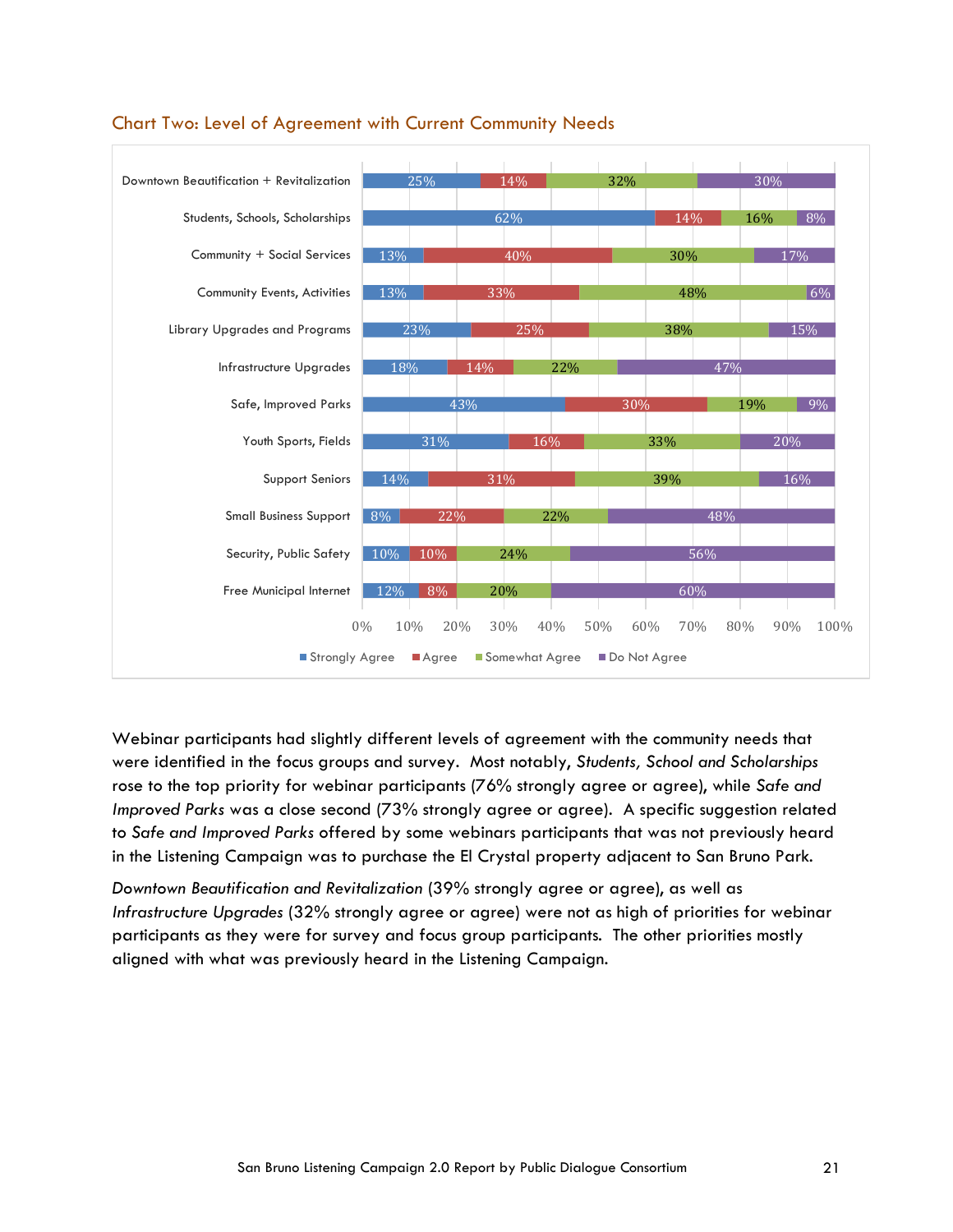

## <span id="page-22-0"></span>Chart Three: Level of Agreement with SBCF Program Strategies

<span id="page-22-1"></span>Chart Four: Levels of Agreement with SBCF Investment Strategies